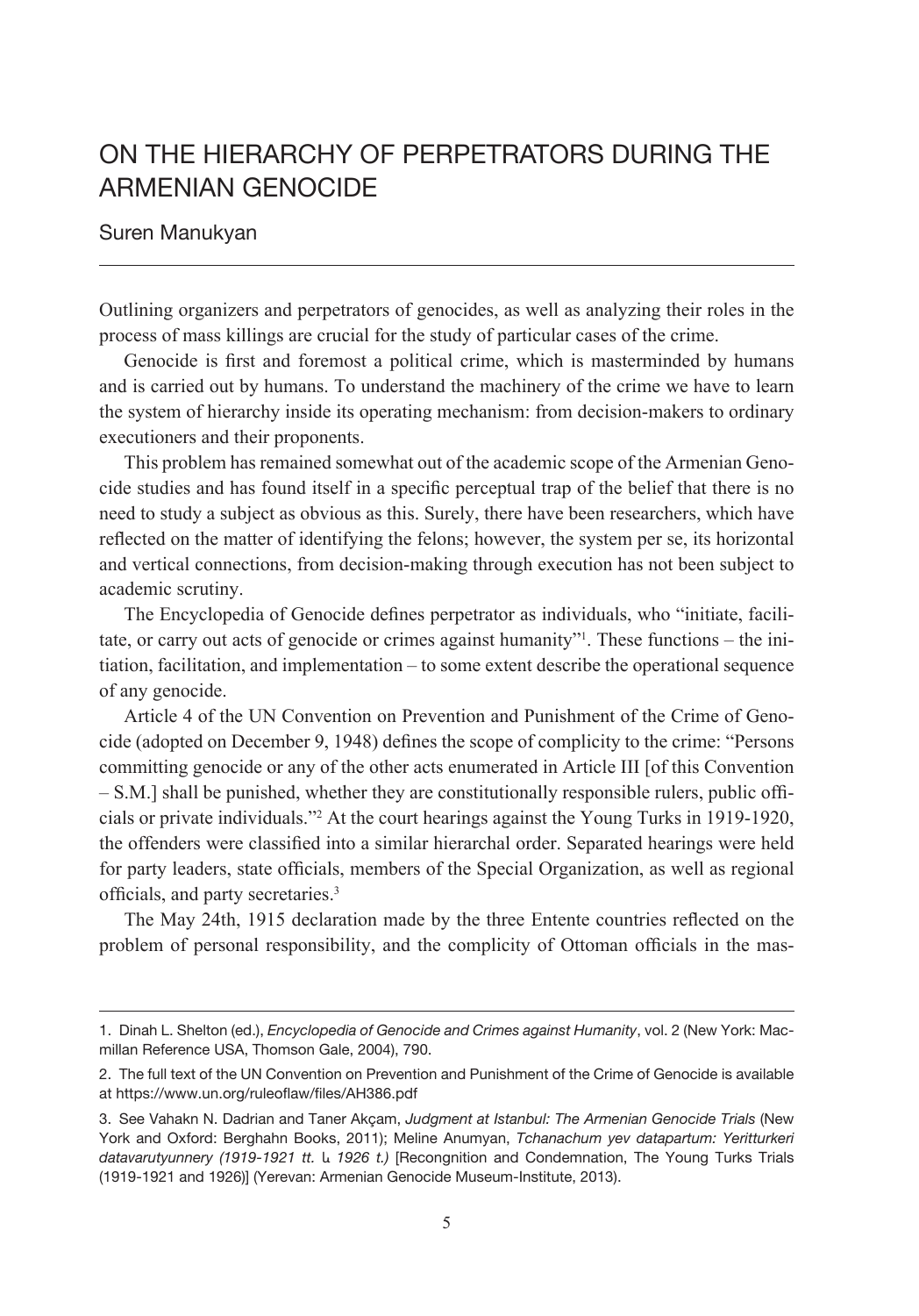sacres of the Armenian population, and stated the need of the members of the Ottoman Empire and the participants of massacres to bear personal responsibility for the events.4

The circle of persons involved in perpetration and the hierarchical organization of the Armenian Genocide can be provisionally divided into the following groups: upper-level decision-makers, middle-level regional organizers, agencies, and structures, as well as lower level common population.

## a. Decision makers

In the upper circle of perpetrators of the Armenian Genocide were those, who made the crucial decisions. They were responsible for the formulation of the ideology of the genocide, making the decisions on carrying out the genocide and supervising the course of the massacres. Decision-makers sent hundreds of thousands of people to death oftentimes without participating in their killings personally.

The perpetrators of this level were high ranked state officials, party elites, and a few influential individuals, who had a decisive role in masterminding the Armenian Genocide. It is impossible to segregate those roles since a person could appear in more than one position of a party leader, a state official, and an influential individual at the same time.

The state has a crucial role in programming and carrying out genocide. The genocides of the 20th century have been perpetrated by state authorities or its representatives, for only the excessive centralization of state power, as well as control over communications and transportation means make the organization of a crime of such extent possible on a practical level.<sup>5</sup> State resources, the legitimacy of the use of force, access to infrastructures, such as telegraphs, railroads, concentration camps, make a 'project' as wide-scale as genocide feasible. The state is also the only agent in possession of all those means, which let instigate a feeling of hatred in the minds of the population by dehumanizing the victims, depicting them as an evil or a deadly menace, and, thus involving huge popular masses in the act of killing.

As a rule, such states are governed by political forces, which adopt a genocidal ideology and demonstrate willingness for the mass crime. Those forces included the National Socialist Party in the case of the Holocaust, the Khmer Rouge, one of the currents of the Communist party, in Cambodia. The Armenian Genocide is a crime committed by the Ottoman Empire; however, the decisions for it were made by the Central Committee of the Union and Progress Party, which had de facto incorporated the state's authority in its hands, performing functions of state bodies.<sup>6</sup> The decisions by the Committee of the Union

<sup>4.</sup> "In view of those new crimes of Turkey against humanity and civilization, the Allied governments announce publicly to the Sublime-Porte that they will hold personally responsible [for] these crimes all members of the Ottoman government and those of their agents who are implicated in such massacres", (Cf. http://www.genocide-museum.am/eng/France.php).

<sup>5.</sup> Frank Chalk and Kurt Jonassohn (eds.), *The History and Sociology of Genocide: Analyses and Case Studies* (New Haven and London: Yale University Press, 1990), 26.

<sup>6.</sup> See Taner Akçam, *A Shameful Act: The Armenian Genocide and the Question of Turkish Responsibility*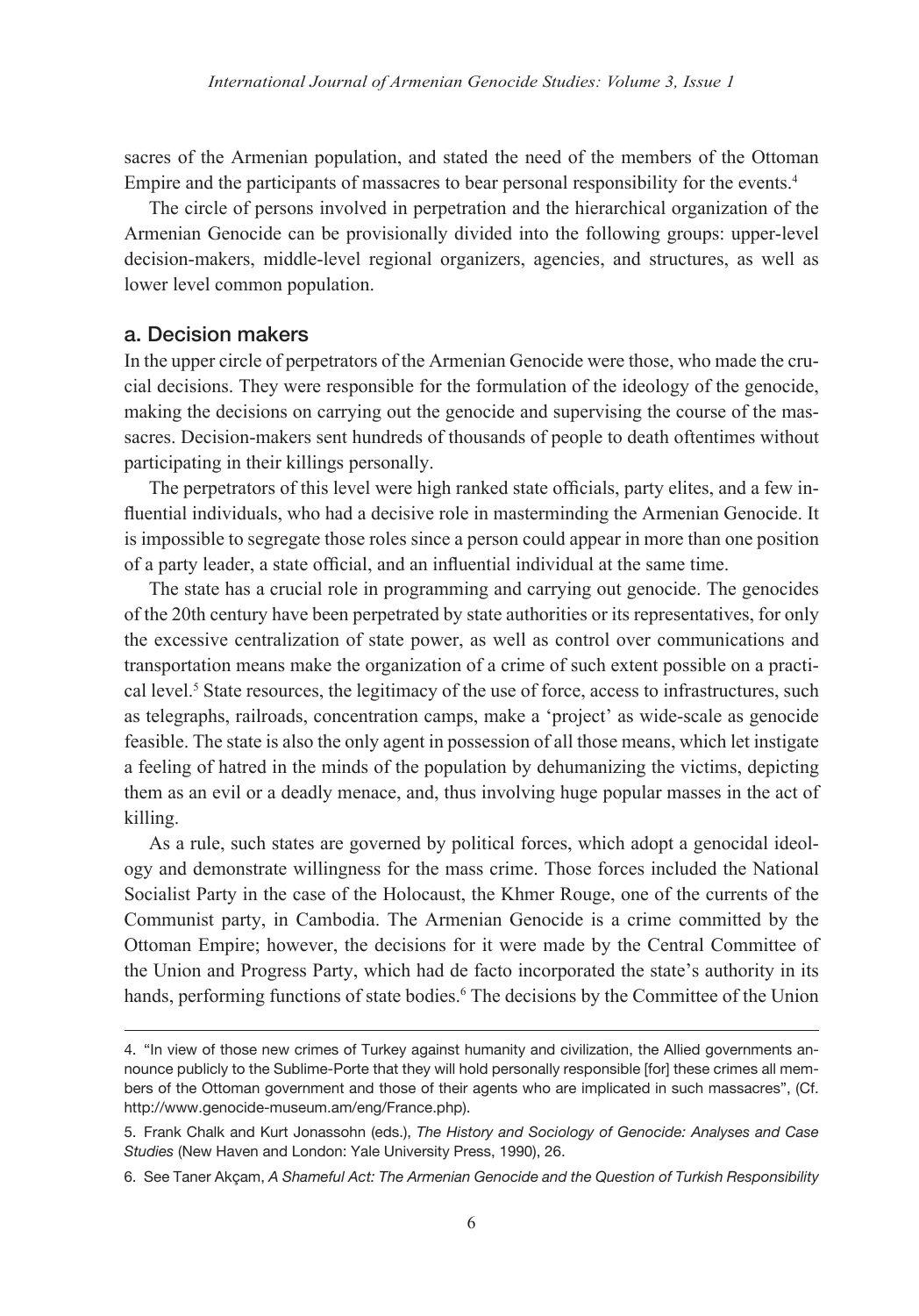and Progress, which had been implemented by the government, were later validated by a back date and were given legislative power by the Ottoman parliament.

The decision on genocide was formulated between 1910 and 1911 in the course of the congresses of the Young Turks.<sup>7</sup> In the situation where the ideology of Ottomanism had demonstrated its inefficiency the urge to replace it with that of Turkism was growing. A number of proponents of the pan-Turkist ideology were elected to the Central Committee of Ittihad in the course of the party congresses held between 1910 and 1911.<sup>8</sup> In the autumn of 1911, the 4th congress of the party verified the move to forced Turkification. Kazım Nami Duru, who was participating in the congress, recalls in his memoirs: "Ittihat swore to dissolve other peoples in the Turkish environment and so developed a program to achieve the goal."9 Doctor Nazım, one of the pioneers of the plan, consolidated the vision of the 'final Turkification' at the 1910-1911 congresses; the program was to be implemented through mass resettlements of Muslims and through extermination of the Armenian population.10

Starting from 1913 the Central Committee of the Party of Young Turks discontinued reporting to the congress; having centralized the control of the country in its hands, the party relied on the influence and the authority of its members, who held positions in the government. It was the Ittihat Central Committee that elaborated and implemented the plan of exterminating the Armenian population of the Empire. Throughout the period, when the Armenian genocide was planned and implemented, i.e. in 1912-1917, the Central Committee of Ittihat remained unchanged and included General Secretary of the party Midhat Şükrü, Saïd Halim Pasha, Talaat Pasha, Eyüp Sabri, Doctor Nazım, Doctor Behaeddin Şakir, Doctor Rusuhi, Ziya Gökalp, Emrullah, Küçük Talaat, Atif Riza, and Kara Kemal.<sup>11</sup>

A number of authors (Arsen Avagyan, Dogan Avçioğlu12, Şükrü Hanioğlu, Robert Melson<sup>13</sup>) give a pivotal role to Doctor Nazim and Behaeddin Sakir in programming and carrying out the Armenian Genocide.

<sup>(</sup>London, Macmillan. 2007); Vahakn Dadrian, *The History of the Armenian Genocide: Ethnic Conflict from the Balkans to Anatolia to the Caucasus* (Providence, RI: Berghahn Books, 2003).

<sup>7.</sup> Vahakn Dadrian, *The History of the Armenian Genocide,* 179-180.

<sup>8.</sup> Robert Melson, *Revolution and Genocide: On the Origins of the Armenian Genocide and the Holocaust* (Chicago: The University of Chicago Press, 1992), 165; Jacob M. Landau, *Pan-Turkism: From Irredentism to Cooperation* (Bloomington and Indianapolis: Indiana University Press, 1995), 49.

<sup>9.</sup> Kazım Nami Duru, Ziya Gökalp (İstanbul, 1965), S. 41, cited from Arsen Avagyan, *Genocid armyan: mekhanizmi prinyatiya I ispolneniya resheniy* [Armenian Genocide: Mechanisms of Decision-making and Implementation] (Yerevan, Armenian Genocide Museum-Institute, 2013), 43.

<sup>10.</sup> René Pinon, "La Liquidation de L`Empire Ottoman," Revue des Deux Mondes 53 (September, 1919): 131, 139-140 in Vahakn N. Dadrian, *Warrant for Genocide: Key Elements of Turko-Armenian Conflict* (New Brunswick: Transaction Books, 1999), 98.

<sup>11.</sup> Arsen Avagyan, *Genocid armyan*, 46-48.

<sup>12.</sup> Dogan Avcioglu, *Milli Kurtulu Tarihi,* Vol. 3 (Istanbul: Istanbul Publications, 1974).

<sup>13.</sup> Robert Melson, *Revolution and Genocide*, 145, 313, (ft 44).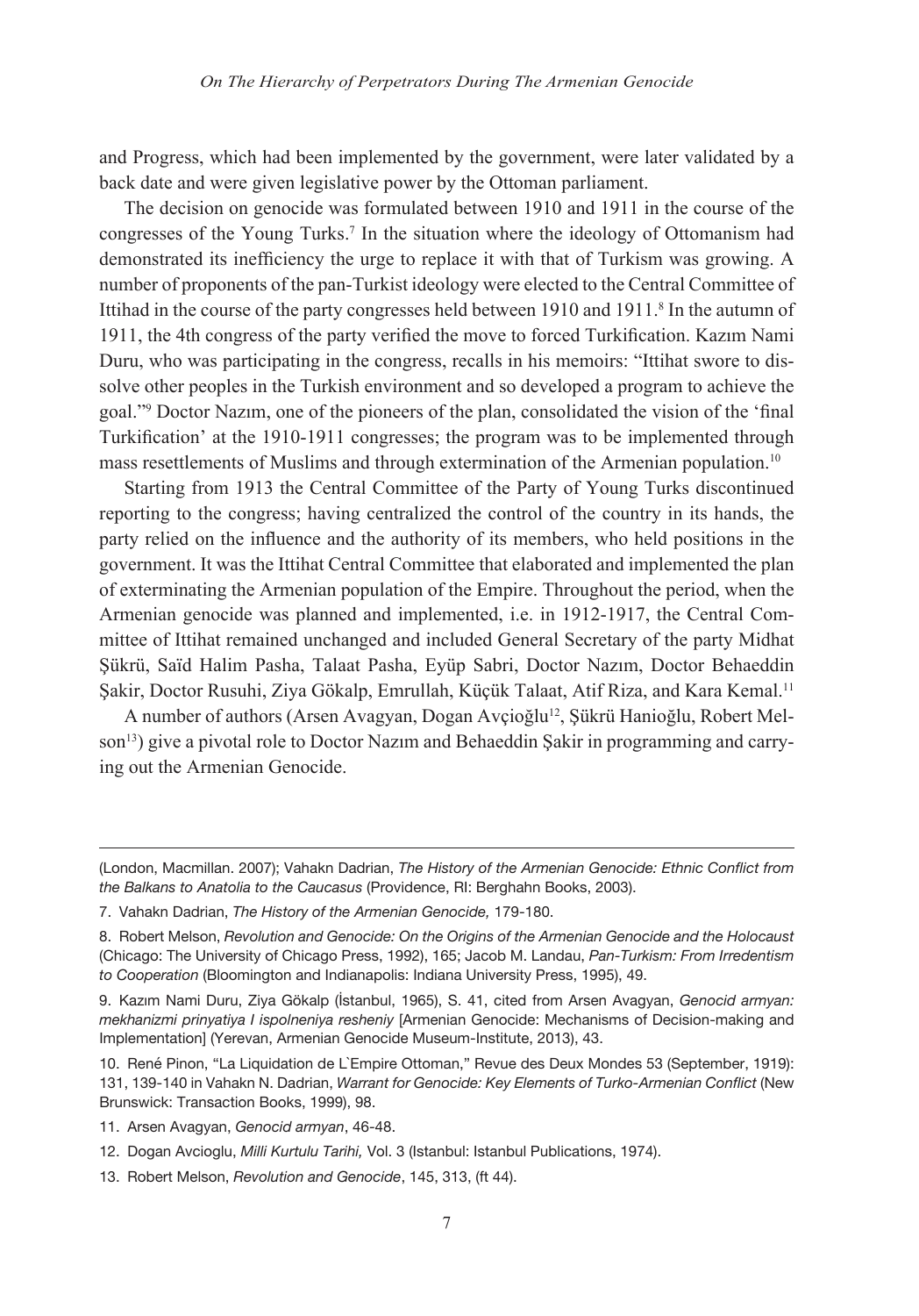Staying away from the public attention Nazım, nevertheless, had centralized the control of the party in his hands.<sup>14</sup> He had repeatedly expressed himself in favor of the idea of exterminating non-Turkic minorities of the Empire and had his loyal proponents in this cause. Probably, it was Behaeddin Şakir, who, together with Nazım, authored the law of deportations.

The crucial role Şakir played was confirmed by Colonel of the German Army Stange, who, together with Şakir, was organizing guerilla operations against the Russian troops in the first trimester of the World War I. Stange informs that the same detachments were further transformed into those of killers.15 Vahakn Dadrian, too, underlines the crucial role the two had in the final decision regarding the plan of the genocide (along with Talaat, Head of the National Security Campolad, and Colonel Seifi, who was the Head of the Second Department [responsible for investigations] of the Chief of Defense of the country).16

Other two main ideologists of the Ittihat in the years of the genocide were Ziya Gökalp and Yusuf Akçura, who believed that the extermination of the Christians would eliminate the obstacle, which hindered the unification of the Turkic-speaking peoples living from Anatolia to Central Asia into a new super-empire.17

However, a detailed plan to annihilate an ethnic group could be implemented only where the party had a total control over the state apparatus, and its agencies, such as the law enforcers. In this light, the formation of the Ittihat dictatorship after the 1913 coup d'etat was crucial, since the state and the party apparatus got totally amalgamated shortly after.

The government de facto was turned into an instrument in performing the party decisions. The power centralized in the hands of the Three Pashas, which also bore the main responsibility for the perpetration of the genocide. Minister of Defense Ismail Enver, who had accumulated all the military matters in his hands, actively propagated for an alliance with Germany, and, being married to the niece of the Sultan, was believed to have aspirations for the thronе. Ahmet Cemal was the first governor of Istanbul, who later became Minister of Navy, Commander of the 4th Army, and the de facto proprietor of Syria. His relationships with Enver had always been complicated.18 In general, each of the strongmen in the Triumvirate would try to exclude others intervention in spheres under his control, which can explain the sometimes obvious discrepancies in their actions during the Armenian Genocide.

<sup>14.</sup> Arsen Avagyan, *Genocid armyan*, 55-56.

<sup>15.</sup> Report No. 3481, dated 23 August 1915, Botschaft Konstantinopel 170/23, cited from Vahakn N. Dadrian, "The Role of Turkish Physicians in the World War I Genocide of Ottoman Armenians," *Holocaust and Genocide Studies* 1(2) (1986): 173.

<sup>16.</sup> Vahakn N. Dadrian, "The Secret Young-Turk Ittihadist Conference and the Decision for the World War I Genocide of the Armenians," *Holocaust and Genocide Studies* 7(2) (1993): 176.

<sup>17.</sup> Norman M. Naimark, *Fires of Hatred: Ethnic Cleansing in Twentieth-Century Europe* (Cambridge: Harvard University Press, 2002), 25–26.

<sup>18.</sup> Abram Elkus, *The Memoirs of Abram Elkus: Lawyer, Ambassador, Statesman* (Princeton, NJ: Gomidas Institute 2004), 61-62.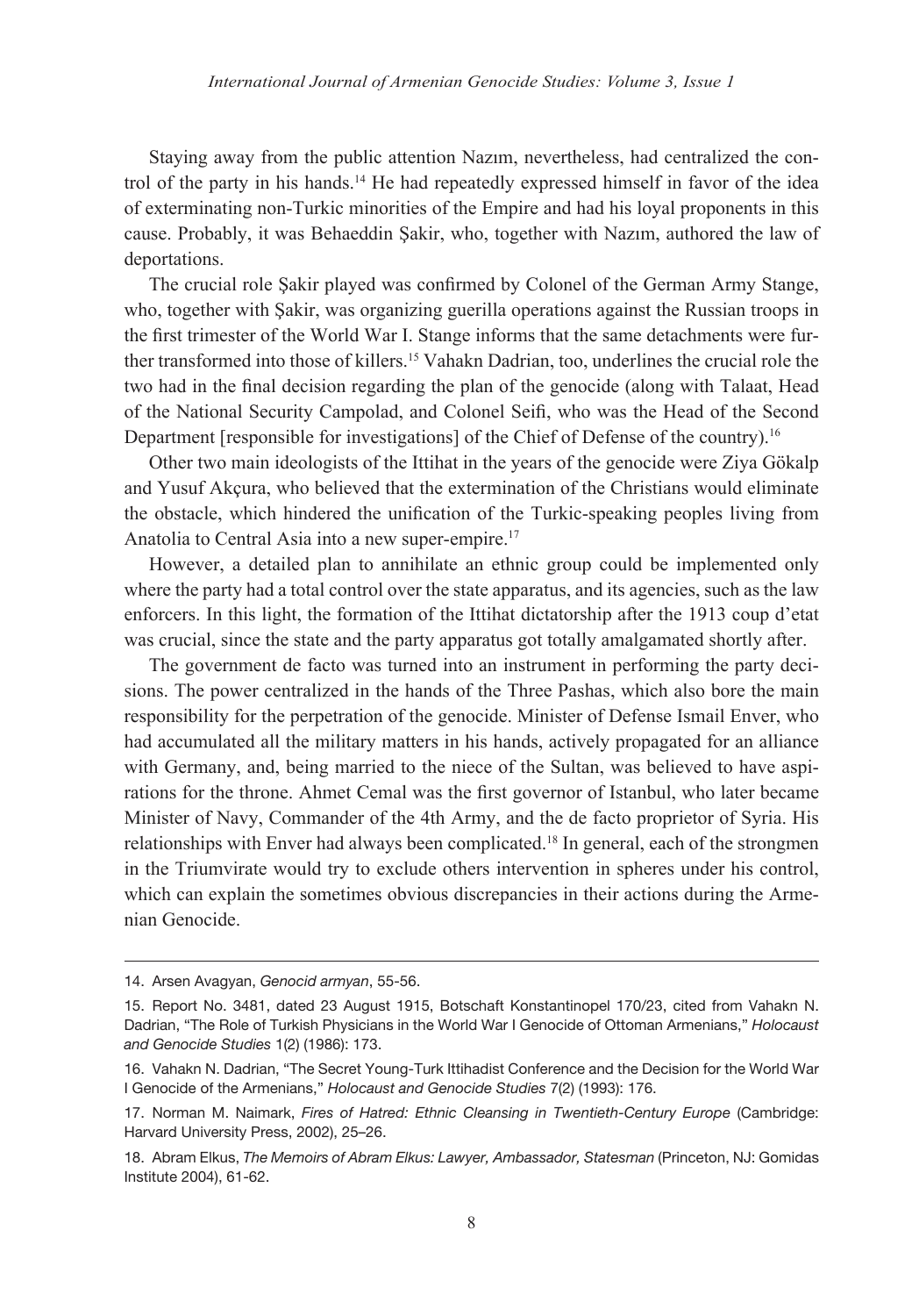The third in the triumvirate was Mehmet Talaat, the Minister of Interior, and later also the head of the government, who de facto entertained the greatest power inside the country, having undertaken the role to reconcile and to restrain the conflicting currents and individual influences within a closed circle of the Young Turks Party.19 As a Minister of Interior the police and the administration in the vilayets were also under his control, which gave him definitive influence and made him a central figure in the scheme that perpetrated the Armenian genocide.20 Ambassador of Germany to the Ottoman Empire Count von Wolff-Metternich called him "the soul of the Armenian persecutions".<sup>21</sup> The telegrams, which were coordinating the extermination of Armenians in the vilayets, bore his name. Of course, those orders did not contain overt calls to manslaughter but indirectly indicated on the preparation of the monstrous plan. For instance, a confidential telegram from Talaat dated July 21, 1915, that was sent to the governors and Mutasarrif of Diyarbekır, Kharberd, Urfa, and Der-Zor ordered to bury the corpses on the roadsides, to burn the deserted properties, rather than throw the bodies into gorges, rivers, or lakes.<sup>22</sup> In another telegram to the governor of Diarbekir dated July 22, 1915, Talaat called on to immediately terminate the killings of other Christian population, since applying the disciplinary measures against Armenians on other peoples might backfire.<sup>23</sup>

The government of the Ottoman Empire had turned into a tool in the hands of the Young Turks Party fulfilling its programs. Prince of Egypt Saïd Halim Pasha,<sup>24</sup> who was in the closed circle of the leaders of the Young Turks Party, nevertheless never had a major influence on the decision-making inside it. He was only a docile agent for the triumvirate.

Provisional laws on deportations, which were chosen as a means to implement the Armenian Genocide, were passed on May 27, 1915. It should be mentioned that the deportations were fully underway from early spring and that the adoption of the provisional laws was a backdated attempt to somewhat legitimize the process.<sup>25</sup>

<sup>19.</sup> Erik Jan Zürcher, *Turkey: A Modern History*, 3rd ed. (London: I. B. Tauris, 2004), 110.

<sup>20.</sup> Henry Morgenthau, *Ambassador Morgenthau's Story* (Garden City, N.Y.: Doubleday, Page & Co., 1918), 24.

<sup>21.</sup> Christopher J. Walker, *Armenia: The Survival of a Nation* (London: Croom Helm, 1980), 234.

<sup>22.</sup> Avetis Papazyan (ed.), *Hayeri tseghaspanutyuny yst erittutkeri datavarutyan pastatghteri [Armenian Genocide through the Documents of Young Turk Trials]* (Yerevan: AS of ASSR Press, 1989), 42-43.

<sup>23.</sup> BOA/DH.ŞFR, no.54-A/73, Coded telegram from interior minister Talaat to the Province of Diyarbekir, dated 22 July, cited from Taner Akçam, *The Young Turks' Crime against Humanity: The Armenian Genocide and Ethnic Cleansing in the Ottoman Empire* (Princeton, NJ: Princeton University Press, 2012), 210.

<sup>24.</sup> Saïd Halim Pasha was the grandson of the famous ruler of Egypt Mohammed Ali (Nikolay Hovhannisyan, *Hayeri 1915 t. tseghaspanutyan lusabanutyuny arabakan patmagrutyan mej* [The 1915 Armenian Genocide Coverage in the Arab Historiography], *Patmabanasirakan handes (Historical-Phililogical Journal)* 1(1989): 30-31; Said Amin, *Vosstaniyе Arabov v XX V*еке [The Arab Rebellions of XX c.] (Мoscow: Progress, 1964), 80.

<sup>25.</sup> According to the Ottoman legislation, the temporary laws allowed to be put them in force before the discussion and approval by the Parliament.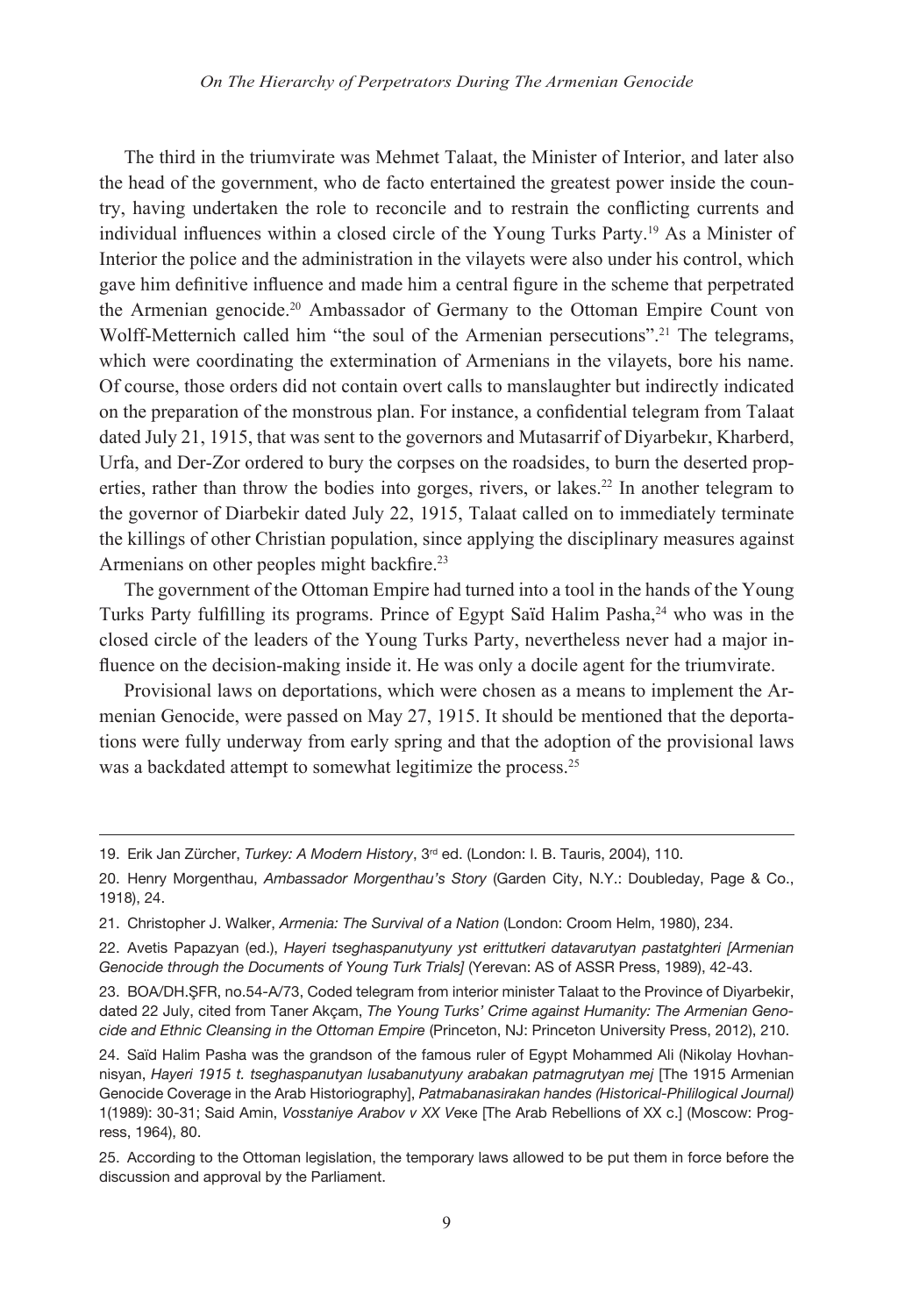The permission for the extermination of the deported population is evidenced by Talaat's directive on June 14, 1915, to kill those in the caravans of the deported population, who would show resistance and would attempt to escape.<sup>26</sup> Few days later in a conversation with a representative of the German Embassy, he would share about the Sublime Porte's intention to finalize the task under the guise of the "war against the enemy from within".<sup>27</sup>

On June 9 the Ministry of Interior sent a directive to the governor of Erzurum to sell off the property of the deported population<sup>28</sup>, which clearly indicates the Armenians were not expected to return to the areas of their settlement.

The process of deportation and extermination of the deported Armenians was ensured by the circulars and the directives issued by the Ministry of Interior for the local governments. For instance, the provisional law on deportations adopted by the government on May 27, 1915, cited the decision N270 dated May 13, 1915, issued by the Ministry of Interior on deporting Armenians to Mosul, Der-Zor, and other regions of Syria.29 The pivotal role the Ministry of Interior and Talaat had in the genocide was evidenced by the participants of the 1918 parliamentary hearings, as well as by the high-ranked defendants during the tribunal initiated against the Young Turks in 1919-1920, most of which pointed to the ministry as fully responsible for the deportation and the massacres of the Armenian population.30 To legitimize the atrocities, on May 23, 1915, the Ministry of Interior sent directives on measures, which were to be undertaken against "the Christians, which were supporting the adversary, and the Muslims, which were collaborating with them" were subject to military tribunal.<sup>31</sup>

Even before the World War I the Ministry of Interior had formed structures, which would mostly involve in the coordination of the Armenian deportations.

One of them was the Directorate of Tribal and Immigrant Settlement founded in 1913<sup>32</sup>. Later it was expanded and reorganized into four departments, which were named in accor-

29. Arsen Avagyan, *Genocid armyan*, 67.

30. Ibid

31. Ibid., 73.

<sup>26.</sup> Osmanlı Belgeler, 43, Interior Ministry to Erzurum, 14 June 1915 cited from Donald Bloxham, *The Great Game of Genocide: Imperialism, Nationalism, and the Destruction of the Ottoman Armenians* (Oxford: Oxford University Press, 2007), 90.

<sup>27.</sup> AAPA, Abt. 1A, Turkei 183/37, Pera, 17 June 1915, cited from Donald Bloxham, *The Great Game of Genocide*, 90.

<sup>28.</sup> Şinasi Orel and Süreyya Yuca (ed.), "Affaires arméniennes, les "télégrammes" de Talât Pacha- Fait historiuqe ou fiction? ", *Société turque de histoire* (France: Triangle, 1983): 117, no. 29, cited from Donald Bloxham, *The Great Game of Genocide*, 90.

<sup>32.</sup> The general migration administrative commission was formed to coordinate the einflux of approximately one million over the next half century Chechen, Crimean Tatar, Muslim Georgian, and Turcoman immigrants (Kemal Karpat, "Population Movements in the Ottoman State in the Nineteenth Century: an Outline," in *Contributions* à *l'histoire économique et sociale de l'empire ottomane*; eds. Jean-Louis Bacque-Grammont and Paul Dumont (Paris: Editions Peeters, 1983), 385–428 and 405–408, cited from Donald Bloxham, *The Great Game of Genocide*, 42.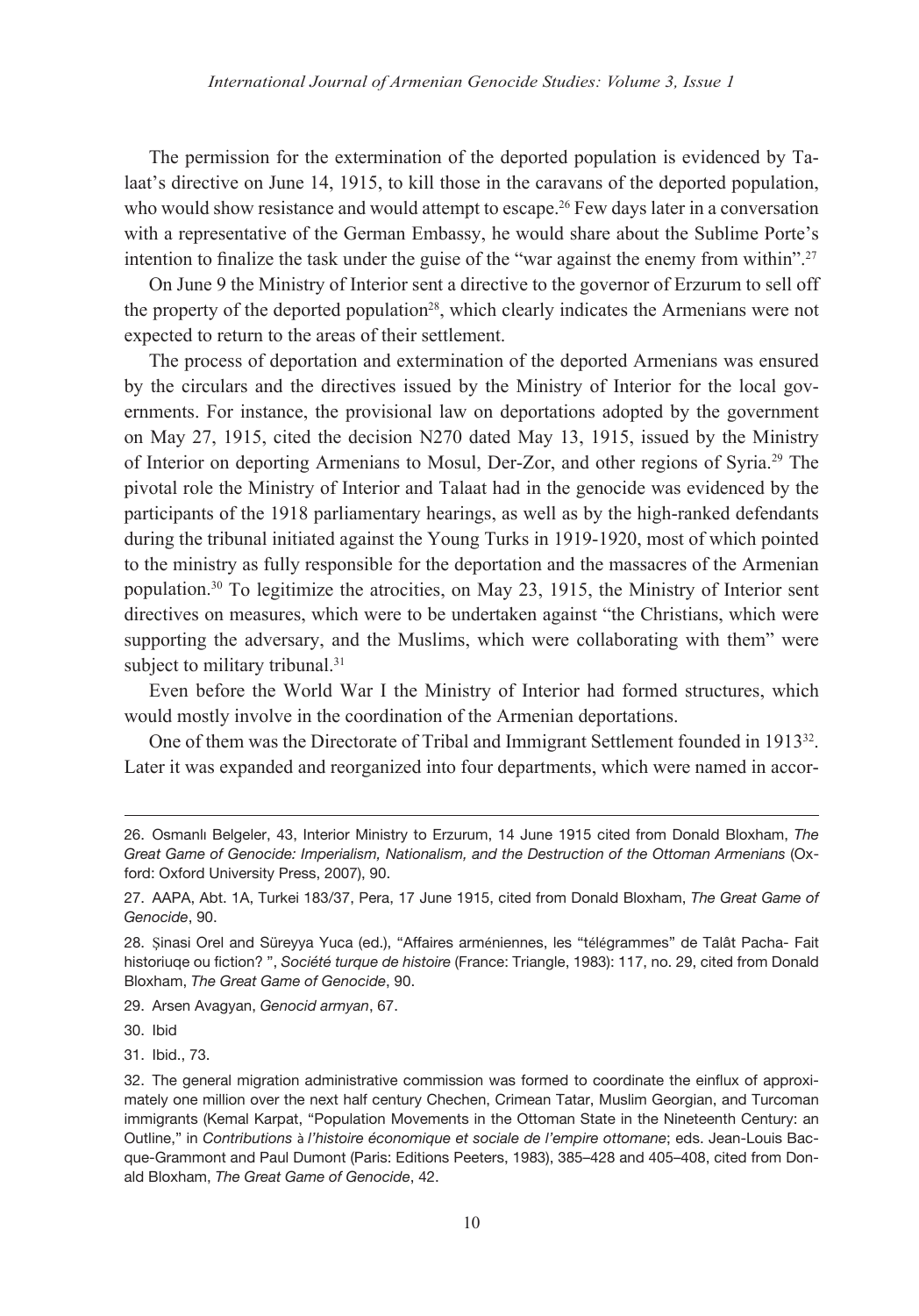dance with the functions they performed: departments of resettlement, security, transport, and tribes<sup>33</sup>. Interestingly, the agency incorporated also the Scientific Council that was headed by Ziya Gökalp and was proposed for the collection of data on ethnic groups living on the territory of the Empire. Its creation was closely tied with a statement Talaat made once: "Anatolia is a closed box for us', arguing that it was first necessary to 'get to know the contents of it' in order to operate on it"<sup>34</sup>. The Agency for Settlement of Tribes and Immigrants was involved in the coordination of the deportations in the years of the Armenian genocide and was also responsible for the settlement of the Armenian areas with Muslims. The agency was operating under Şukru Kaya. Another pivotal structure under the ministry was the Directorate of General Security.<sup>35</sup>

Yet another structure was Abandoned Properties Commission, which was in charge of coordinating the confiscation and redistribution of Armenian property.

Despite the main job for an organization of the forced deportations were performed by the Ministry of Interior and its bodies, involving local administrations, as well as security, police, and gendarmerie forces, other ministries, such as the Ministry of War and the Ministry of Education were actively engaged in the process.

In his theory of the law as a cumulative of resources American sociologist Alex Alvarez discusses how in times of genocides law "becomes a servant to those who have gained power and can be mobilized to serve their needs and protect their interests".36 By controlling laws the state gets power over agents with authority of legitimate violence.<sup>37</sup>

In times of genocides, a "legal crime" or a set of actions that are protected by  $-$  in the perpetrator state but certainly not international society – by law are constituted".<sup>38</sup> One such example is the Nurenberg laws, <sup>39</sup> which were illegal decisions formally corresponding to the definitions of law.

36. Alex Alvarez, *Governments, Citizens, and Genocide: A Comparative and Interdisciplinary Approach* (Bloomington and Indianapolis: Indiana University Press, 2001), 72.

37. Ibid., 74.

38. Ibid., 78.

<sup>33.</sup> Cengiz Orhonlu, *Osmanli Imparatorlugu'nda Aşiretlerin Iskâni* (Istanbul: Eren, 1987), S. 120, cited from Ugur Ümit Üngör, *The Making of Modern Turkey: Nation and State in Eastern Anatolia, 1913-50* (Oxford: Oxford University Press, 2011), 36.

<sup>34.</sup> Ibid., 36-37.

<sup>35.</sup> Donald Bloxham, "The First World War and the Development of the Armenian Genocide," in Ronald Grigor Suny, Fatma Müge Göcek, Norman M. Naimark (eds.), *A Question of Genocide: Armenians and Turks at the End of the Ottoman Empire* (Oxford: Oxford University Press, 2011), 262.

<sup>39.</sup> Nuremberg laws were adopted on the initiative of Hitler on September 15th of 1935, at the National Socialist Party and Reichstag sittings in Nuremberg. There were two of them: the Law on the Reich Citizen (Reichsbürgergesetz) and the Law on the Protection of German Blood and German Honor (Gesetzzum Schutzedes Deutschen Blutsundder Deutschen Ehre) and (Gesetzzum Schutzedes Deutschen Blutes und der Deutschen Ehre): See Amy Newman, *The Nuremberg Laws: Institutionalized Anti-Semitism* (San Diego: Lucent Books, 1998); Hecht Ingeborgand, *Invisible Walls and To Remember is to Heal: A German Family under the Nuremberg Laws*, translated from German by J. Brownjohn and J. Broadwin (Evanston: Northwestern University Press, 1999).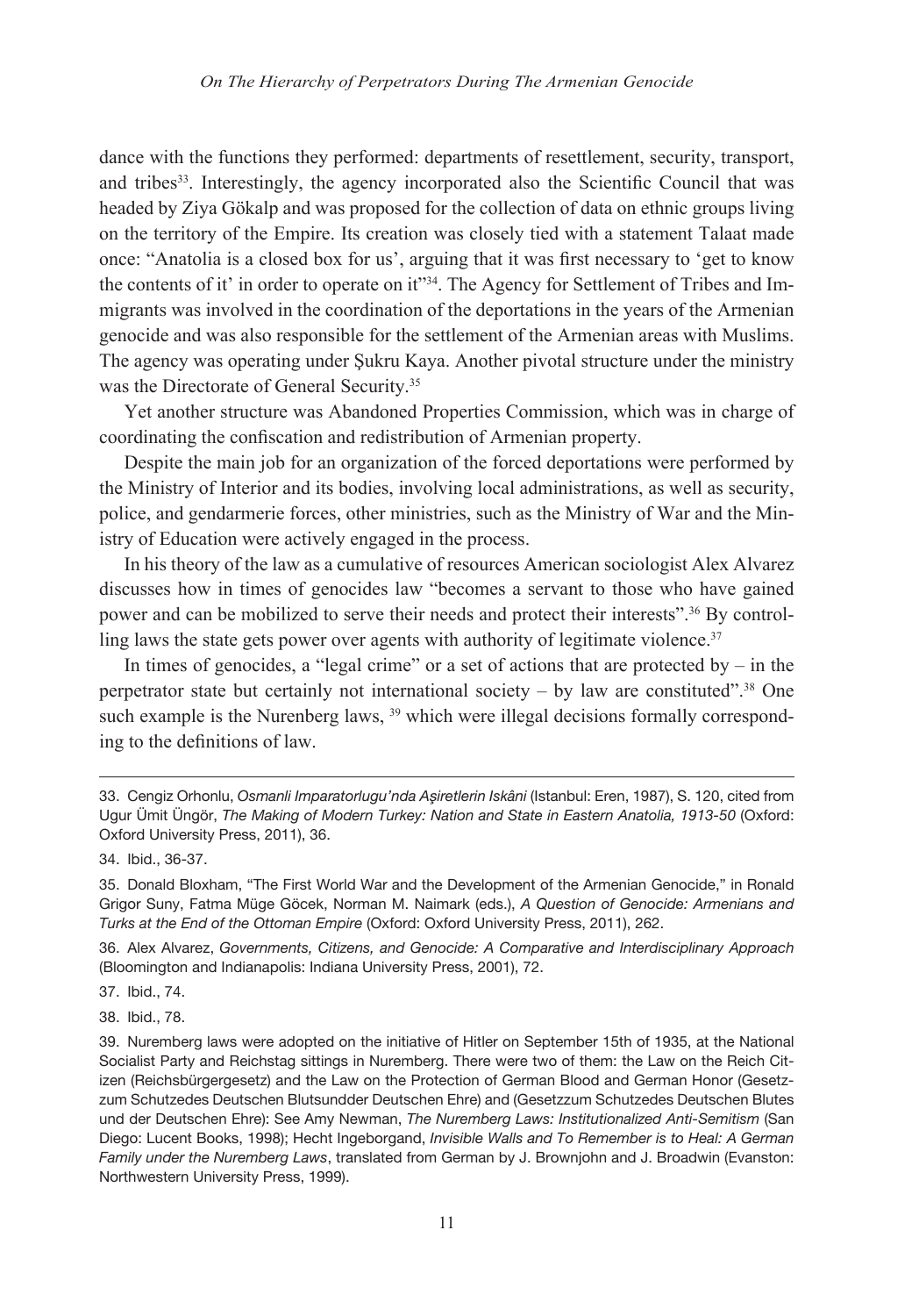The parliament of the Ottoman Empire would pass such "laws" backdated, too often aimed to "legitimize" the crimes that were committed.

Early in the beginning of the war, the activities of the Ottoman legislative were de facto suspended. The actual structure of the Ottoman authorities in the emergency situation of the wartime had significantly relieved the executive from the potential restrictions the legislative might impose on it. Talaat hints in his memoirs that the freezing of the parliament's work on March 1, 1915, was directly connected with the anti-Armenian campaigns.<sup>40</sup> This may indicate that a certain opposition to those operations was anticipated in the parliament. Furthermore, the suspension of the parliamentary works would let the deputies return to their provinces and inform their constituencies about "the Armenian danger".<sup>41</sup>

The decision was later discussed and approved by the parliamentary committees for military and legal affairs. The Law on Deportations was passed as late as December 1916, following a voting organized in the parliament. $42$ 

#### b. Local officials, party secretaries

The second level of genocide perpetrators encompasses structures, which are directly involved in regulating the genocide following the directives of top authorities, and ensuring the implementation of those instructions. The role of the structures or the state bureaucracy on this level was remarkable. A number of scholars of genocide have given a special role to those structures in describing genocides. Jack Porter, a professor at Harvard University, for instance, states perpetration of genocide requires that there are three major components in place – the ideology, the technology, and the bureaucracy.<sup>43</sup> Sociologist Irving Horowitz describes genocide as "structural and systematic destruction of innocent people by a state bureaucratic apparatus".44

The local bureaucracy would greatly precondition the nature and the intensity of genocide. Local elites could intensify or slow down the dynamics of killings.

The coordination of Armenian massacres in the provinces of the country was entrusted to valis, the governors of the provinces, most of whom were actively agitating for and arranging the deportations and killings.<sup>45</sup> And that was reasonable since most of the governors were loyal to the Union and Progress, oftentimes Talaat's brothers in arms.

<sup>40.</sup> Kutay C., Talat Pasanin Gurbet Hatiralan (The Memoirs of Talat Pasa in Exile), vol. 2 (Istanbul, 1983), 907 cited from Dadrian Vahakn N., *The History of the Armenian Genocide*, 223:

<sup>41.</sup> Vahakn N. Dadrian, *The History of the Armenian Genocide*, 236.

<sup>42.</sup> Arsen Avagyan, *Genocid armyan*, 86.

<sup>43.</sup> Jack Nusan Porter, "Introduction: What is Genocide: Notes toward a Definition," in *Genocide and Human Rights: A Global Anthology*, ed. Jack Nusan Porter ( Washington, DC: University Press of America, 1982), 12-15.

<sup>44.</sup> Irving Louis Horowitz, *Taking Lives: Genocide and State Power* (New Brunswick, NJ: Transaction Books, 1980), 17.

<sup>45.</sup> See for example Takvim-i Vekayi, no. 3549, 4th hearing, 8 Mayıs 1335 (8 May 1919) from Taner Akcam, "The Ottoman Documents and the Genocidal Policies of the Committee for Union and Progress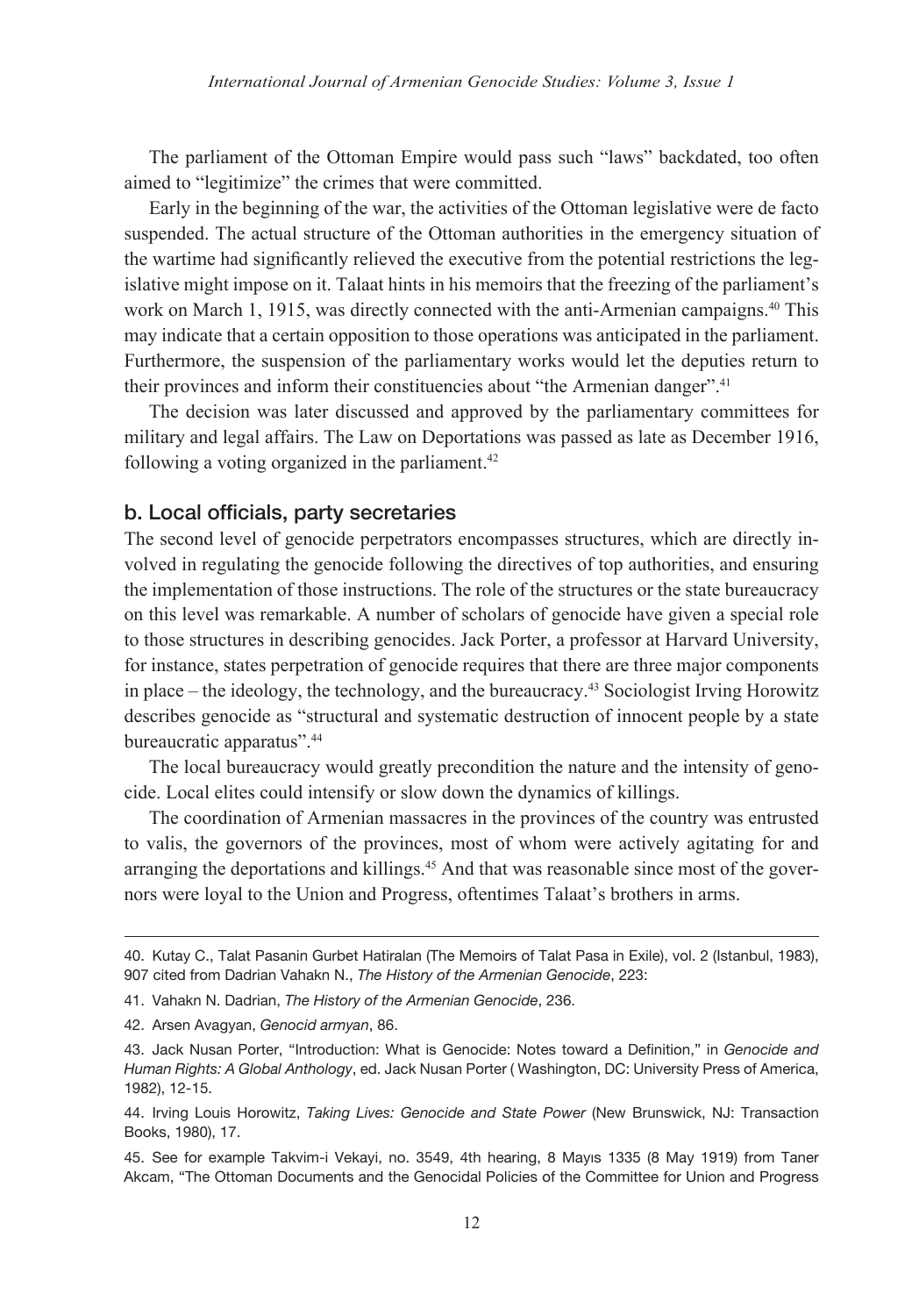E.g. Cevdet (the Vali of Van), Ahmed Muammer (the vali of Sebastia/Sivas), Cemal Azmi (the vali of Trabzon), personally led the process of executions and spared no effort to implement the plan to the best of their capacity. Becoming the vali of Diarbekir, Mehmet Reşid, one of the founders of the Young Turks Party, deported and exterminated hundreds of thousands of Armenians, demonstrating an outstanding zest. Arab eye-witness Faiz el-Ghusein mentioned that as of August 1915 some 570 thousand Armenians were exterminated in Diarbekir.46 The crimes committed on the territory of the province ruled by Reşid are hard to describe: victims were crucified, horseshoed, hearts stamped by hot horseshoes, their skulls smashed to pieces.<sup>47</sup> The scale of his cruelty made the Germany Consul to Mosul Holstein demand that Ambassador von Wangenheim interfered and required the Ottoman government to restrain Reșid.<sup>48</sup> And he was indeed ousted: however, the reason was rather the expropriation of the Armenian property, not the massacres.<sup>49</sup> In an exchange with the general secretary of the Ittihat Midhat Şükrü (Bleda) that happened in the period following the war Doctor Reşid tried to justify the annihilation of Armenians by the sense of duty he felt both as a Turk and as a doctor, just like "dangerous microbes". <sup>50</sup>

Besides the valis, the process engaged heads of smaller regions, the mutasafirs (prefects), as well as local police, heads of the gendarmerie, and religious leaders. Members of the Ottoman parliament, e.g. Khoja Ilyas Sami in Bitlis, or Mehmet Nuri bey in Kharberd, and others were actively involved in the killings of Armenians across the country.

Party representatives were eagerly included in the Armenian genocide along the local officials. Ittihad had a well-tuned network of party structures in the vilayets. In 1908, shortly after the revolution, Ittihatists formed clubs in the regions, which were the real centers of power in the provinces directly following party decisions.<sup>51</sup> The clubs were also expected to disseminate anti-Armenian hate speech. Russian consul in Erzurum, Adamov, reported on January 4, 1914: "…Armenians expect assault any time: despite the Muslim resent, which was caused by the Ittihatists under emissary Hilmi bey arriving from the cap-

49. Taner Akçam, *The Young Turks' Crime against Humanity*, 211-212.

<sup>(</sup>Ittihat ve Terakki) toward the Armenians in 1915," *Genocide Studies and Prevention* 1(2), 2006: 141.

<sup>46.</sup> Faiz EI-Ghusein, *Martyred Armenia* (London: C. A. Pearson, 1917), 49.

<sup>47.</sup> On Diyarbakir massacres see Hilmar Kaiser, *The Extermination of Armenians in the Diarbekir Region* (Istanbul: Bilgi University Press, 2014); Üngör Ugur Ümit, Mehmet Polatel, *Confiscation and Destruction: The Young Turk Seizure of Armenian Property* (London: Continuum International Publishing Group, 2011); Hans-Lukas Kieser, "From 'Patriotism' to Mass Murder: Dr. Mehmed Reşid (1873-1919)," in Ronald Grigor Suny, Fatma Müge Göcek, Norman M. Naimark (eds.), *A Question of Genocide: Armenians and Turks at the End of the Ottoman Empire* (Oxford: Oxford University Press, 2011), 126-150.

<sup>48.</sup> PAA-AA; BoKon/169; A53a, 4184; p.11.07.1915. Telegraphic report. See Wolfgang Gust (ed.), *The*  Armenian Genocide: Evidence from the German Foreign Office Archives, 1915-1916 (New York: Berghahn Books, 2014), 245-246.

<sup>50.</sup> Interview with lttihad party Secretary-General Midhat Sukru (Bieda) in Resimli Tarih, 5 July 1953. See Vahakn N. Dadrian, "The Role of Turkish Physicians…," 175.

<sup>51.</sup> Fatma Müge Göçek, *The Transformation of Turkey: Redefining State and Society from the Ottoman Empire to the Modern Era* (London: I.B.Tauris, 2011), 79.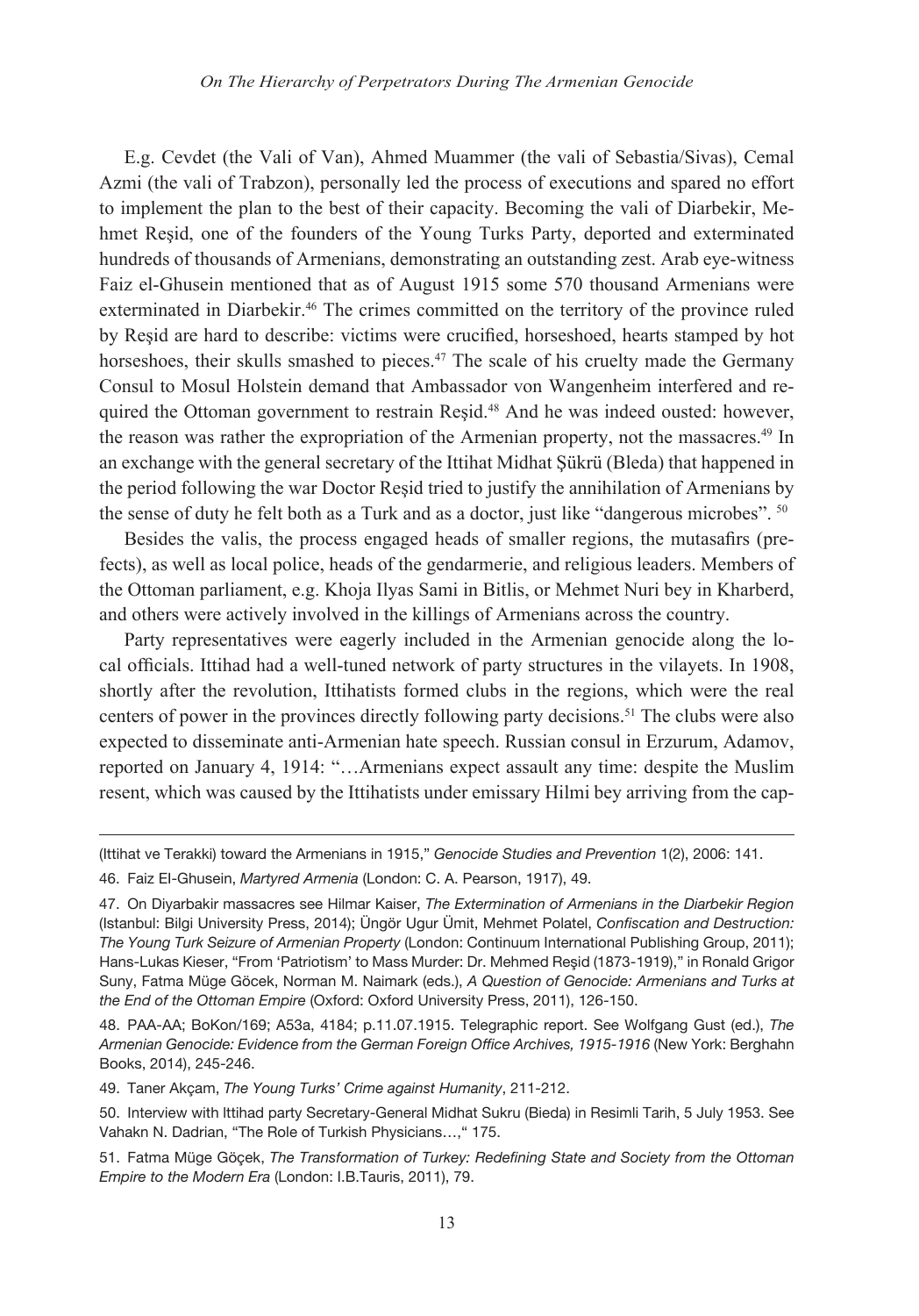ital, the Ittihatist club, which was chaired by the Germany envoy, had organized a shooting contest in the distant districts of the town. The majority of the local mob and dadashes, equipped with arms, were there… Armenians are sure [of the prepared assault], while the dadashes openly say the massacre is simply postponed".<sup>52</sup>

The local elites, including the valis, were all members of Ittihatist clubs and therefore entertained tremendous influence. Vice-consul of Germany to Erzurum von Scheubner-Richter reported on July 28, 1915, that a parallel authority operated in the state (Nebenregierung). He underlined the severity of conditions in which the deportations were carried out by a group Ittihatists. In an instance, when the governor had agreed to stop the deportation of families of health-crippled people, absent men, and lonely women, the local Young Turks club had interfered and had downplayed the decision. An undescribable cruelty that followed led to the death of the people.53

The clubs were integrated into the party branches in vilayets, which were operating under the party's central committee. In 1913 the central committee delegated party officials to regions. The delegates comprised executive secretaries of the Party of Union and Progress (Kâtibi Mesut), emissaries (Murahhas), superintendents (Umumi Müfettiş), which played an essential role in carrying out the Armenian genocide. They were carefully selected and appointed by the central committee of Ittihat and were mostly former army officers.<sup>54</sup> These loyal party members could provide efficiency in the organization and guidance on the local level to ensure the smooth and accurate implementation of the plan. As a matter of fact, they were the party agents licensed for total control and a purpose to ensure the proper process of the genocide.<sup>55</sup>

Those party activists were a link between the central committee of Ittihat and the grassroots conveying the orders down from the center. The encrypted directives of the Ministry of Interior were reaching the local authorities and structures, the governors, the regional security offices of the ministry, as well as the gendarmerie, through executive secretaries.<sup>56</sup>

The secretaries would create groups of four to six to support them, head the local party structures, organize meetings, and set the local population against Armenians, issue orders on deportations, massacres, and lootings. In some instances, they would personally lead

<sup>52.</sup> AVPR (Archive of Foreign Policy of Russia), Embassy in Constantinople, 3726, p. 94 in M. Nersisyan (ed.), *Hayeri tseghaspanutyuny Osmanyan kaysrutyunum [Armenian Genocide in the Ottoman Empire]* (Yerevan: "Hayastan", 1991), 325.

<sup>53.</sup> A.A., K170, No 4674, folio 63/,- Vahakn N. Dadrian, "The Determinants of the Armenian Genocide," *Journal of Genocide Research* 1:1(1999): 72.

<sup>54.</sup> G. Vardar, Ittihad ve Terakki [n 23], p. 77, cited from Vahakn N. Dadrian, "The Determinants of the Armenian Genocide," 72.

<sup>55.</sup> Ibid., 71.

<sup>56.</sup> Taner Akçam, "The Ottoman Documents and the Genocidal Policies of the Committee for Union and Progress (Ittihat ve Terakki) toward the Armenians in 1915," *Genocide Studies and Prevention* 1:2(2006): 141.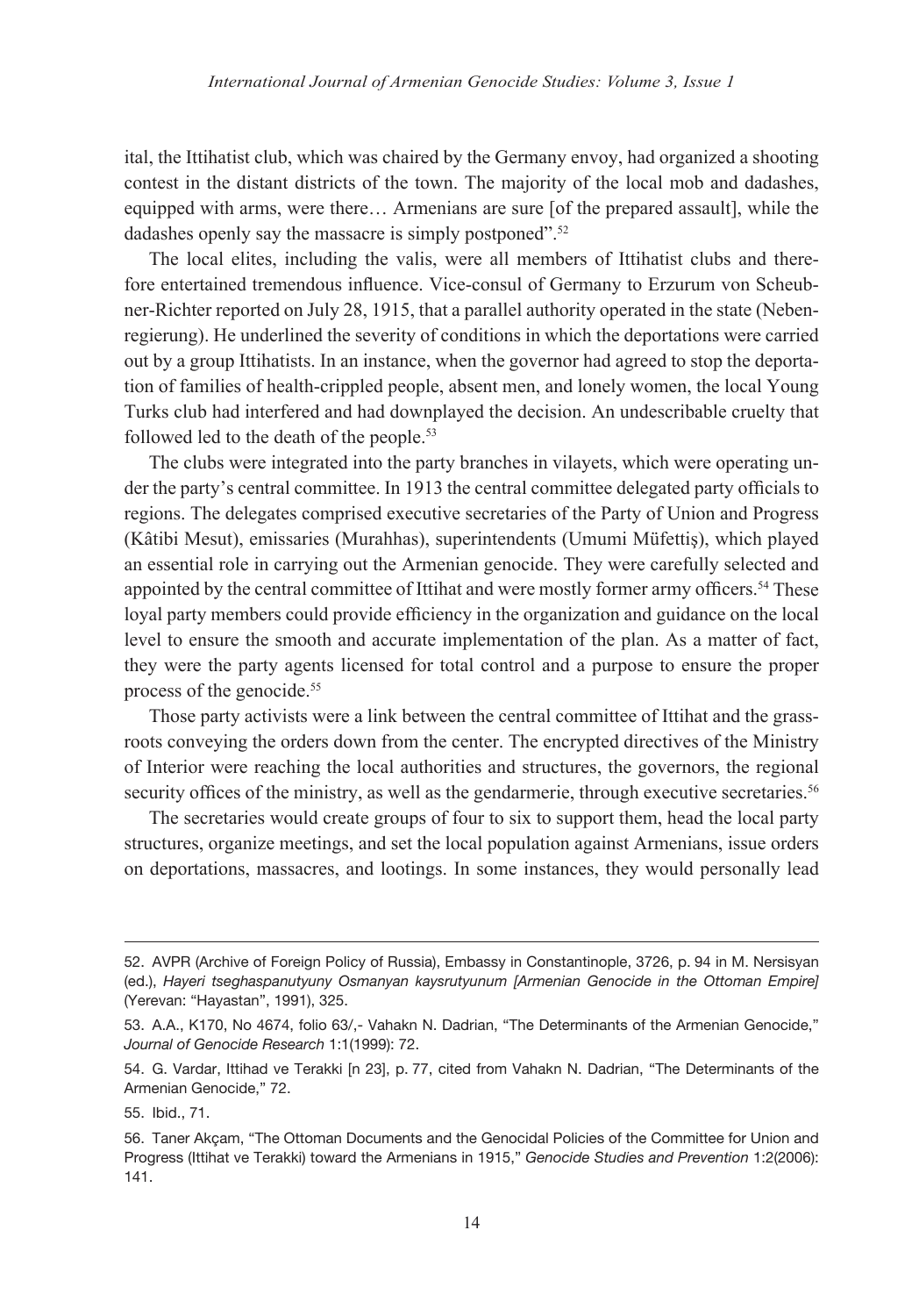the process of killing.57 The executive secretaries were also involved in forming Teşkilat-i Mahsuse detachments and directing mob groups.<sup>58</sup>

Executive secretaries were given tremendous power and could issue directives to valis and mutasarifs. Naïl, the executive secretary of Trabzon, overturned the local vali's decision according to which children and handicapped people could temporarily avoid deportation.59 In provinces (Angora, Yozğat, Aleppo, and Kastamonou), where the deportations were carried out with a certain degree of reluctance, the valis were ousted by the Ittihatist officials, punished in some cases, and replaced with more enthusiastic officials.<sup>60</sup>

In the course of the 1919-1920 tribunal organized in the post-war period, the cases of the executive secretaries were heard in separate sessions, which proved the importance of the roles they played.<sup>61</sup>

These party structures and executive secretaries had worked with the governor, mutasarif and gendarmerie offices directly. These local elite groups, which were comprised of about 30 to 40 people, and were usually involved in genocidal operations, included heads of renowned families, Kurdish and Circassian tribe chiefs, as well as local administrations, law enforcement bodies, religious leaders, and party activists. The competition frequently evolving inside those groups was caused by a desire to prove group members' loyalty to the leaders of Ittihat in anticipation of privileges in the future. In Diarbekir, for instance, the race ended up with the victory of Piriçizade, Muftizade, and Derekzade families. <sup>62</sup>

#### c. Military and paramilitary structures

Genocides are mostly carried out by means of military and paramilitary structures: in some case, those are already existing ones, while others new structures are specially formed for the perpetration of genocidal acts.

The police and gendarmerie under the Ottoman Ministry of Interior were directly involved in the perpetration of the Armenian genocide by participation in the massacres and the seizing of the confiscated Armenian property. The police would circle the Armenian settlements, break into the houses of the Armenian population pretending to toss for arms, detained Armenian men, forcefully deported the Armenian population. The "death marches" were usually guarded by the gendarmerie. They would urge on the deported, de-

<sup>57.</sup> Raymond Kévorkian, *The Armenian Genocide: A Complete History* (London: I.B.Tauris, 2011), 144.

<sup>58.</sup> Many telegrams witnesses about this, for instance, from responsible secretary Mesul Rüştü from Samsun. On May 27, 1919, he confirmed that he had organized armed groups needed for this region, Takvim-i Vekayi, no. 3554, 5th hearing, 14 May 1919, cited from Taner Akçam, "The Ottoman Documents…" p.148 (ft 90).

<sup>59.</sup> Vahakn N. Dadrian, *History of the Armenian Genocide...,* 406-407.

<sup>60.</sup> Vahakn N. Dadrian, "The Documentation of the World War I Armenian Massacres in the Proceedings of the Turkish Military Tribunal," *Journal of Political and Military Sociology* 22(1994): 141.

<sup>61.</sup> The materials on the trials of the CUP responsible secretaries see Avetis Papazyan (ed.), *Hayeri tseghaspanutyuny…*, 129-162

<sup>62.</sup> Ugur Ümit Üngör, *The Making of Modern Turkey*..., 106.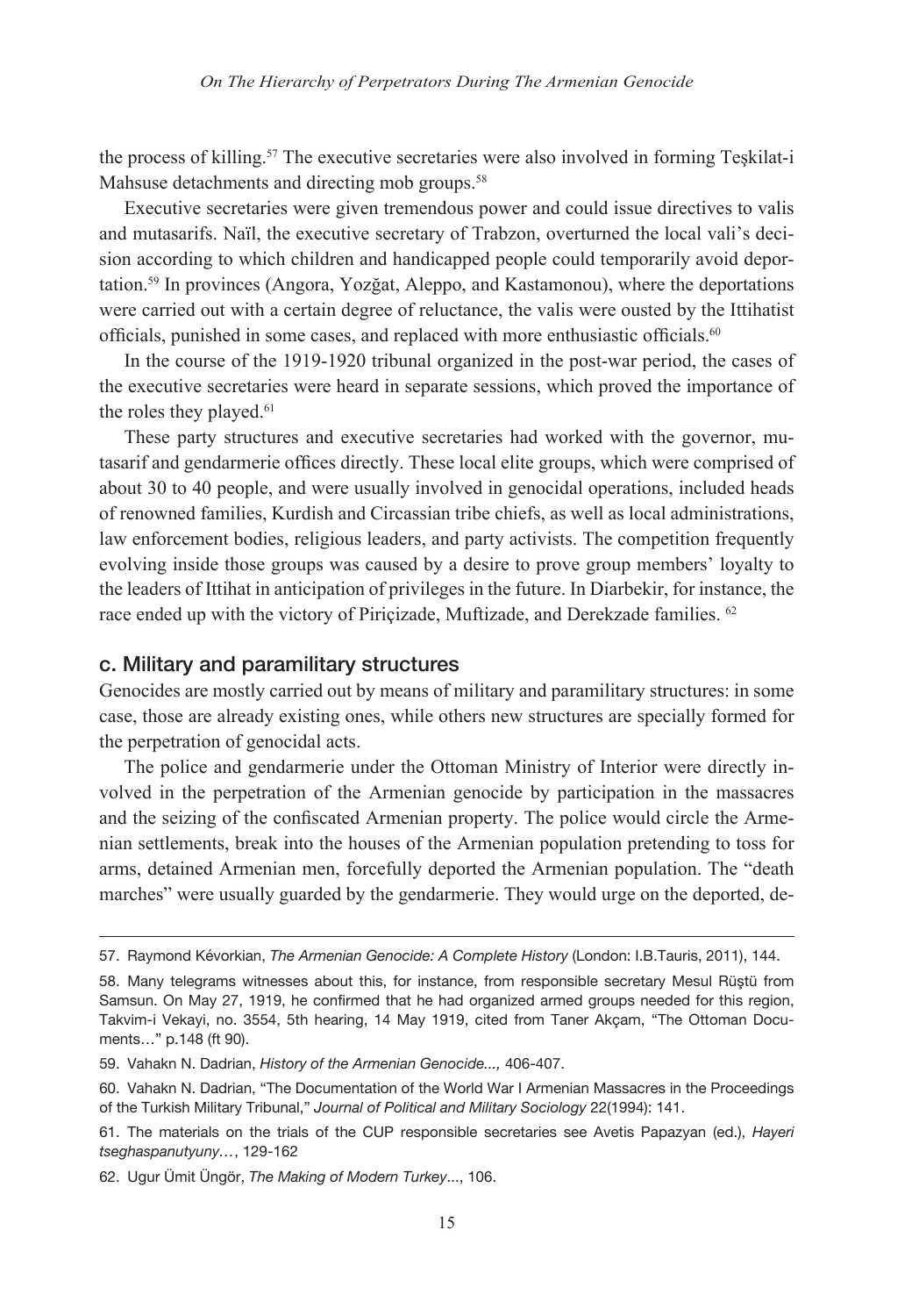priving them of rest, expropriate their jewelry and clothes, prohibit the people from drinking, when passing by water sources and wells, depriving them of food, torturing them, raping, crippling, and killing them.63 The ministries of interior and war also supervised the telegraph and the railroad networks, the main means of communication of the empire. The telegraph machines played a crucial role in organizing Armenian deportations and mass killings. Those were used to send directives and reports to the local administrations and party representatives. Talaat had once been a postal officer and had a telegraphing machine of his own, which he used to send orders from home. Numerous Armenians, who used to work at postal services, were laid off en masse from early 1915. <sup>64</sup>

The Turkish army, too, had a part in the perpetration of the Armenian Genocide. A particularly big role has been played by the Commander-in-Chief of the Army, Minister of War Enver, Commander of the 4th Army Cemal, and Commander of the 3rd Army Mahmud Kâmil. Generals Halil Kut, Enver's uncle, and Ali Ihsan Sabis, actively participated in the Armenian genocide, as well.<sup>65</sup>

To remind, under Article 4 on deportations the observance of the provisional law was licensed to the Ministry of Defense.<sup>66</sup> Army's involvement was greatly conditioned by Enver's factor. The disarming and extermination of the Armenian militaries was motivated by Enver's crushing defeat in the Battle of Sarıkamış. Armenians have been openly declared as enemies of the state soon after. Hundreds of thousands of Armenian soldiers and officers, serving in the Ottoman Army, were exterminated in February-May 1915. Henry Morgenthau wrote: "In the early part of 1915, the Armenian soldiers in the Turkish army were reduced to a new status. Up to that time most of them had been combatants, but now they were all stripped of their arms and transformed into workmen. Instead of serving their country as artillerymen and cavalrymen, these former soldiers now discovered that they had been transformed into road laborers and pack animals... In many instances, Armenian soldiers were disposed of in even more summary fashion, for it now became almost the general practice to shoot them in cold blood."67

Army units were actively involved where Armenians would organize self-defense, and there was a need to bear down the resistance.

67. Henry Morgenthau, Ambassador Morgenthau's Story, 302.

<sup>63.</sup> See for example in AVPR, Politarkhiv (Political archive), 3508, p. 16. Cited from G. A. Abrahamyan and T. G. Sevan-Khachatryan (eds.), *Russkiye istochniki o genocide armyan v Osmanskoy imperii-1915-1916 gody [Russian Sources on the Armenian Genocide in the Ottoman Empire – 1915-1916]* (Yerevan: Areresum-ANI, 1995), 22; ЦГИА Арм. ССР, ф. 57, оп. 2, д. 692, п. 17-20, from M. Nersisyan and R. Sahakyan (eds.), *Genocid armyan v Osmanskoy imperii [Armenian Genocide in Ottoman Empire]* (Yerevan: "Hayastan", 1983), 284; James Bryce and Arnold Toynbee, *The Treatment of Armenians in the Ottoman Empire 1915-16: Documents Presented to Viscount Grey of Falloden by Viscount Bryce* ( London: 1916), 262-264; Herbert Gibbons, *Posledniye izbiyeniya v Armenii [The Last Brutalities in Armenia]* (Petrograd, 1916), 15.

<sup>64.</sup> Johannes Lepsius, *Bericht über die Lage des Armenischen Volkes in der Türkei* (Potsdam: Tempelverlag, 1916), cited from M. Nersisyan and R. Sahakyan (eds.), *Genotsid armyan…,* 389.

<sup>65.</sup> Raymond Kévorkian, The Armenian Genocide…

<sup>66.</sup> Vahakn N. Dadrian, *The History of the Armenian Genocide...*, 235.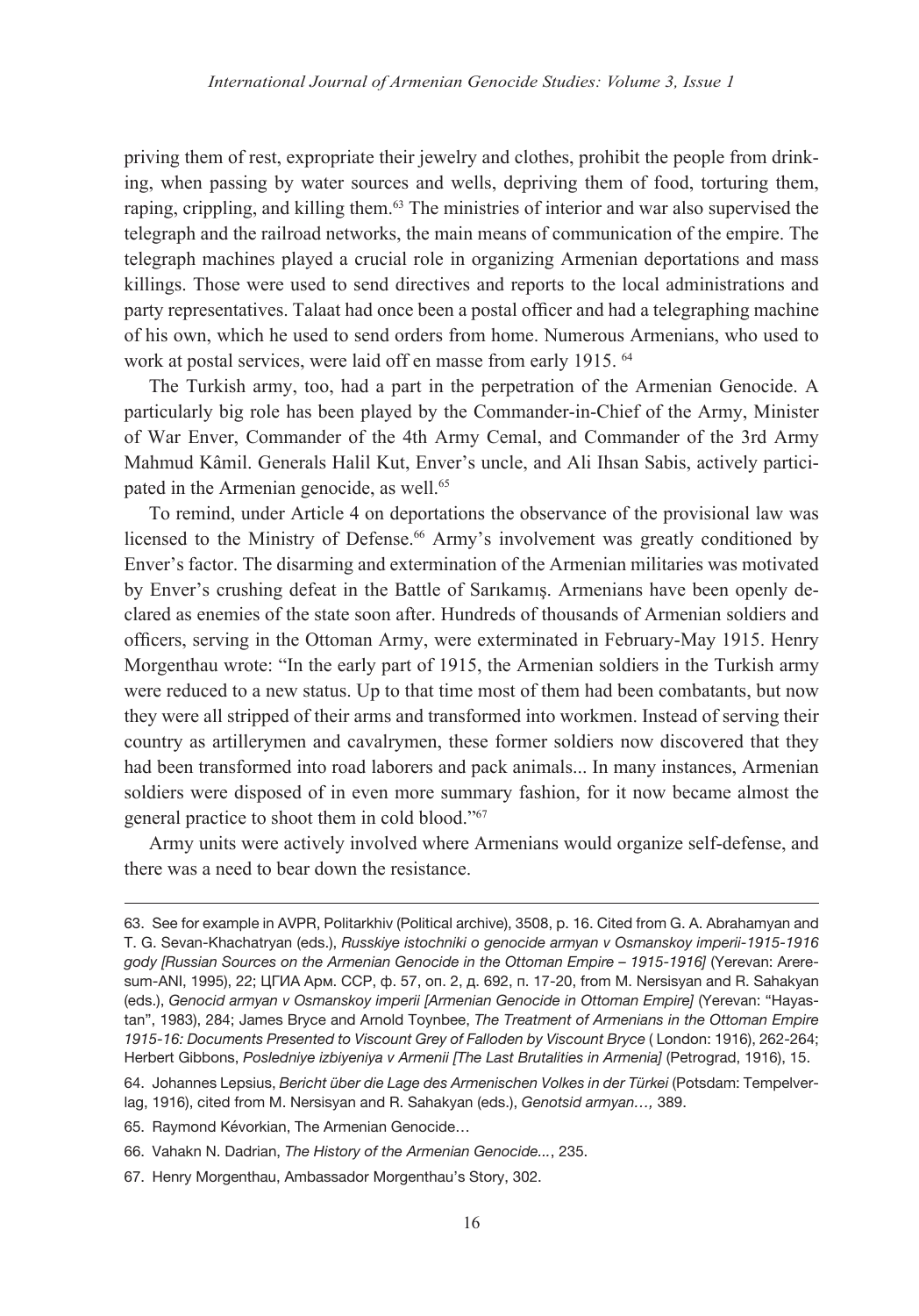E.g. the attempts to crack down resistance in Van and Musa Dağ involved army units. Furthermore, the influence the military had on the Turkish elites largely facilitated to presenting the activities as a military need. In January 1919 the Turkish authorities detained a number of high ranked military officers calling the latter organizers of Armenian massacres in the areas under their control. It corresponded to the truth to the certain extent. E.g. when von Scheubner-Richter the vice consul of Germany in Erzurum, complained to Tahsin, the local vali, of the violence against the deported population, Tahsin promised to stop them, while, at the same time, made an attempt to justify himself by explaining it with that the real power in the region was centralized in the hands of the Commander of the 3rd Army Mahmud Kâmil<sup>68</sup>

Since the genocide of the Armenians was carried out on war-torn territories of the empire and since there was a situation of martial law, the military had concentrated the political power of these regions in its hands. Vahakn Dadrian brings the case of the Kaiseri region where the army would take care of the military conscription, logistics, and transportation, as would perform additional functions – that of unproportionate confiscations on different levels, as well as 'justices' made by military tribunals – both of which had tragic consequences for the Armenian population. Furthermore, the army commanders often relied on the units of the Gendarmerie, which accompanied numerous groups of deported Armenians.<sup>69</sup>

The use of non-regular forces to carry out the 'dirty job' was a well set Ottoman tradition.<sup>70</sup> Although the regular forces participated in many instances of carrying out the genocide of Armenians, they were rarely used to exterminate whole communities. It was the irregular forces, which became a real tool in implementing the state policy.<sup>71</sup>

A decisive role in the perpetration of the Armenian genocide was played by Teşkilat-i Mahsuse (the Special Organization). This structure was assigned to exterminate the deported Armenian population, as well as to coordinate the activities of all the involved organizations.

There are many interpretations of the emergence of the organization; however, it is clear though that up until the WWI it operated under control of minister Enver, and was influenced by pan-Islamic and pan-Turkic ideologies.<sup>72</sup>

<sup>68.</sup> Hilmar Kaiser, "'A Scene from the Inferno,' The Armenians of Erzerum and the Genocide, 1915-1916," in H. L. Kieser and D. J. Schaller (eds.), *Der V*ö*lkermord an den Armeniern und die Shoah* (*Zürich*: Chronos, 2002), 139.

<sup>69.</sup> Vahakn N. Dadrian., "The Agency of ''Triggering Mechanisms'' as a Factor in the Organization of the Genocide Against the Armenians of Kayseri District," *Genocide Studies and Prevention* 1:2(2006): 110.

<sup>70.</sup> See James J. Reid, *Crisis of the Ottoman Empire: Prelude to Collapse 1839–1878* (Stuttgart: Franz Steiner Verlag, 2000).

<sup>71.</sup> James J. Reid , "Militarism, Partisan War, and Destructive Inclinations in Ottoman Military History: 1854-1918," Armenian Review 39, no. 3/155(1986): 6–11; Arnold J. Toynbee, *The Western Question in Greece and Turkey: A Study in the Contact of Civilizations* (London: Constable and Co., 1923), 278–280.

<sup>72.</sup> See for example Arsen Avagyan, *Genocid armyan*, 93-96.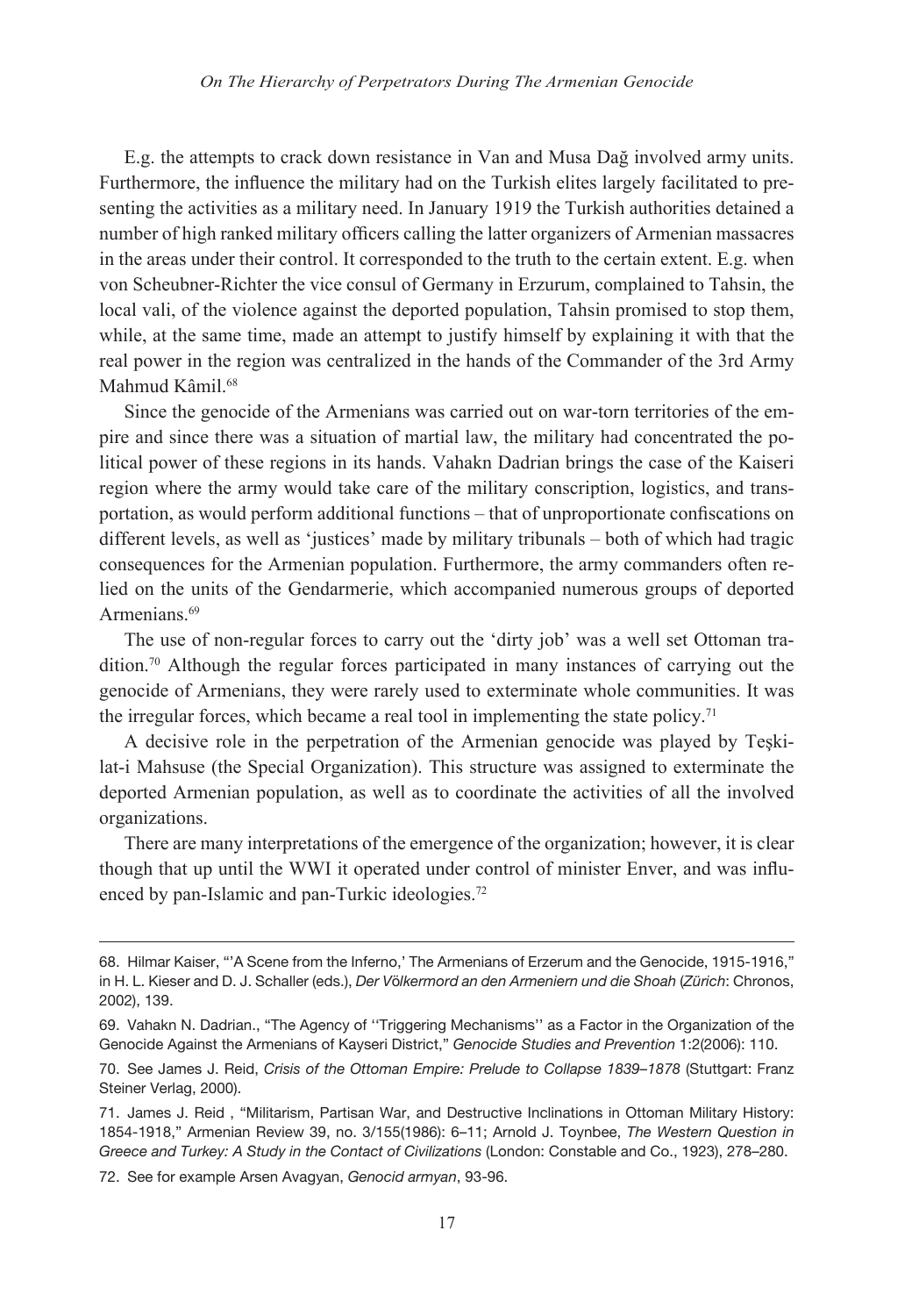In the course of its existence, the organization had three leaders: Süleyman Askeri, Ali Başkampa, and Husamettin Erturk. Interestingly, all of them were of Northern Caucasus (Circassian) ancestries. Circassians have been widely represented also in other top positions of the Special Organization.73

The real head of the organization, however, was Behaeddin Şakir. As early as in 1914 Behaeddin Şakir traveled to Erzurum with Circassian Hüsein Husni with a purpose of forming armed groups in Armenian provinces. Later he would coordinate the activities of the Special Organization by touring on his automobile to regions as well as by means of encrypted telegrams.<sup>74</sup> Nazim also played a big role in the organization.

Turcologist Arsen Avagyan underlines that the Teşkilat-i Mahsuse had four major tasks. Those were the organization of the disarmament of the Armenian population, organization of accompanying detachments, which were supposed to carry out the deportation and extermination of the population, organization of detachments for the extermination of the Armenian population in the deserts of Syrian and concentration camps, supervision and coordination of civilian authorities in vilayets in the organization of the Armenian genocide.<sup>75</sup>

Teşkilat-i Mahsuse had one central and four regional units. The unit responsible for the eastern vilayets was intended for the coordinating the pan-Islamist and pan-Turkish propaganda in the rear of Russia; however, the perpetration of the Armenian massacres became its main function. In the eastern vilayets, the supervision of this function of the Special organization was assigned to the vali of Trabzon Cemal Azmi, vali of Erzurum Tahsin, a member of the Ittihat central committee Behaeddin Şakir, as well as Doctor Fuad Sabit bey.76

The directives in Teşkilat-i Mahsuse were mostly communicated verbally; the correspondence was destroyed immediately after reading. The organization had strict disciplinary rules and used the cypher codes of the Ministry of Interior for correspondence.

Nevertheless, Teşkilat-i Mahsuse was only a body in an implementation of decisions. However it had some jurisdiction, which allowed for sending instructions to local bodies in organizing deportations and killings; to control their activities, and reporting. The valis, the kaimakams, and the agents of Ittihat were to abide by the requirements of the Special Organization. Many of them were its members, which significantly simplified the implementation of the tasks.

Of course, some tensions regularly arose between Teşkilat-i Mahsuse and other structures: e.g. army units every now and then would refuse to provide supporting forces, because, they said, they served the Commander in Chief alone, or would refuse to comply with orders received through the channels of the Special Organization. In such cases, the

<sup>73.</sup> Ryan Gingeras, *Sorrowful Shores: Violence, Ethnicity, and the End of the Ottoman Empire, 1912–1923*  (Oxford: Oxford University Press, 2009), 58.

<sup>74.</sup> Supra, p. 187, n. 155 from Raymond Kévorkian, *The Armenian Genocide…*, 199.

<sup>75.</sup> Arsen Avagyan, *Genocid armyan*, 109.

<sup>76.</sup> Ibid., 107-108.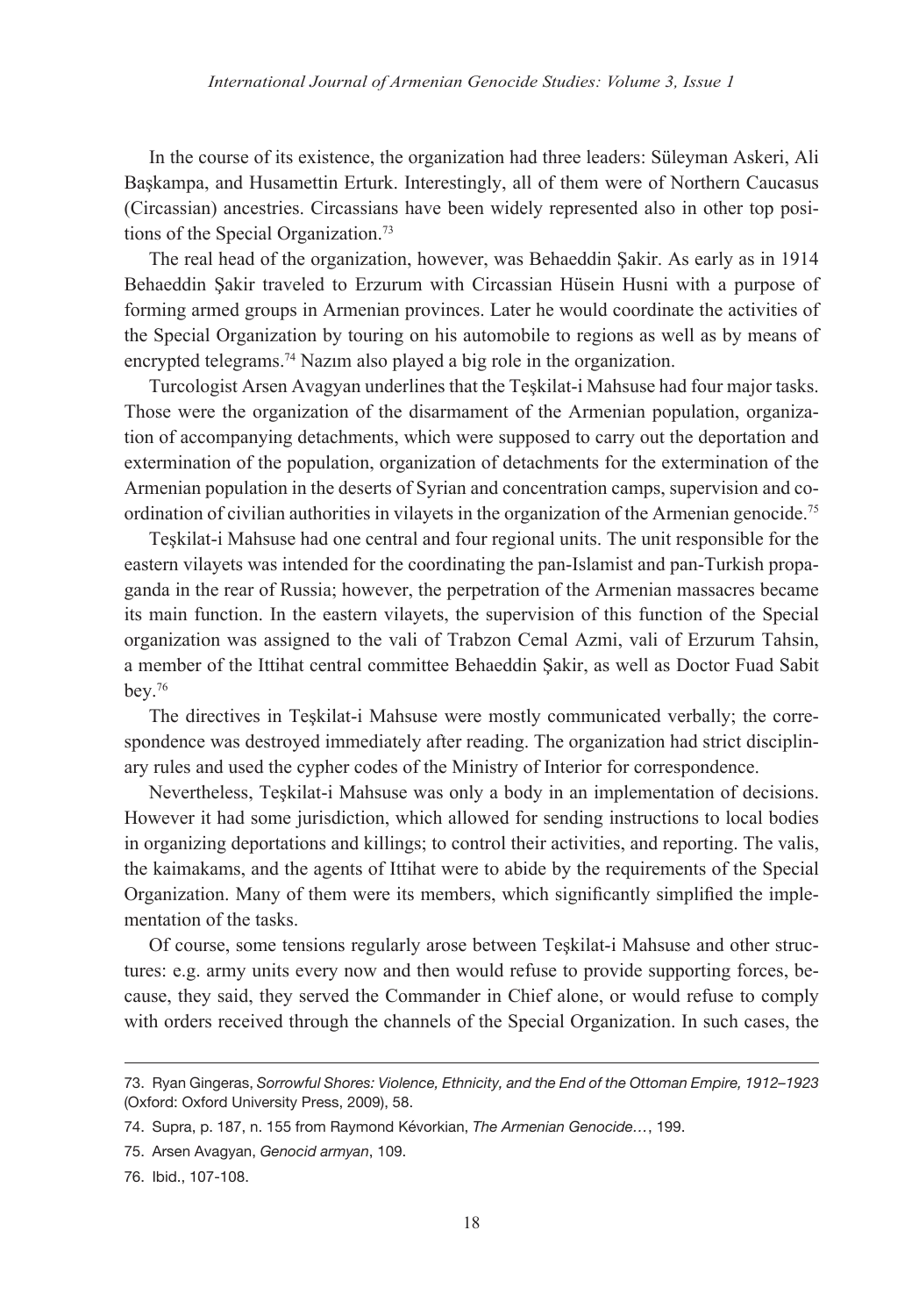orders were sent via the Ministry of War. The relationships would regularly become extremely tough. One such instance was the case of Commander of the 3rd Army Mehmed Vehib who had planned to detain Behaeddin Şakir, and it was only with Enver's interference that the decision was derailed.77

Executive secretaries closely communicated with Teşkilat-i Mahsuse. A document dated September 13, 1913, and sent by the Special organization to the central committee of Ittihat proves that the secretaries were responsible for the forming of mobster groups in the regions. The telegram points that the actions were undertaken by the executive secretary of Samsun, Ruştu, who had formed groups in the area he controlled, are exemplary and should as models for other groups.78 After they were formed, the groups were then sent to the capital79 to be trained as militaries and then be commissioned with assignments to Armenian vilayets.

Interestingly, the correspondence took place through the general secretary of Ittihat Midhat Şükrü.

The numbers of people included in the detachments of the organization regularly changed per each assignment. The groups were mostly formed from Kurdish tribes, immigrants from the Caucasus and the Balkans, as well as criminals, who were released from prisons upon the decree of the minister of interior.<sup>80</sup> These mob groups were known as "'savages and criminals" even among the Young Turk officials.<sup>81</sup>

Aram Antonyan points that the units comprised of Balkan muhajirs stood out for their remarkable hatred towards Christians and cruelty, which were guided by the feeling of revenge against Armenians, although the latter had little if any relation to the sufferings Balkan Muslims had undergone before.<sup>82</sup> Groups were also formed from multi-ethnic communities of Muslims, which had earlier moved to the Ottoman Empire and which were commonly known as Circassians. One such detachment was led by Circassian Ahmed, who killed two Armenian members of Parliament – Grigor Zohrap and Vardges Seringulyan, in the neighborhood of Diarbekir.<sup>83</sup> The massacres of the Armenians, who had found refuge

<sup>77.</sup> Ibid., 119.

<sup>78.</sup> Takvimi Vekâyi 3554, 5th session, 14 May 1335. Taner Akçam, From Empire to Republic: Turkish Nationalism and the Armenian Genocide (New York: Zed Books, 2013), 171.

<sup>79.</sup> In the telegram dated November 13, 1914 it is demanded "that the people clandestinely recruited by the party secretaries in Izmit, Bursa, Bandirma, Balikesir and other relevant regions should be summoned and moved [to Istanbul] within a week (Takvimi Vekâyi 3554, 5th session, 14 May 1335, cited from Taner Akçam, *From Empire to Republic...*, 163).

<sup>80.</sup> Taner Akçam, *From Empire to Republic...*, 161.

<sup>81.</sup> A. Mil, 'Umumi Harpte Tejkiläti Mahsusa', in: Vakit, 2 October 1933 up to 18 April 1934, republished as: Arif Cemil (Denker), I. Dünya Savaşı'nda Teşkilat-ı Mahsusa (Istanbul: Arba, 1997), 196. Cited from Ugur Ümit Üngör, *The Making of Modern Turkey*, 58.

<sup>82.</sup> Aram Antonian, *Mets votchiry [The Great Crime]* (Yerevan: Arevik, 1990), 53-54.

<sup>83.</sup> Ahmed Refik, *yerku komite, yerku votchir [Two Committees, Two Crimes]* (Yerevan, 1997), 46-50.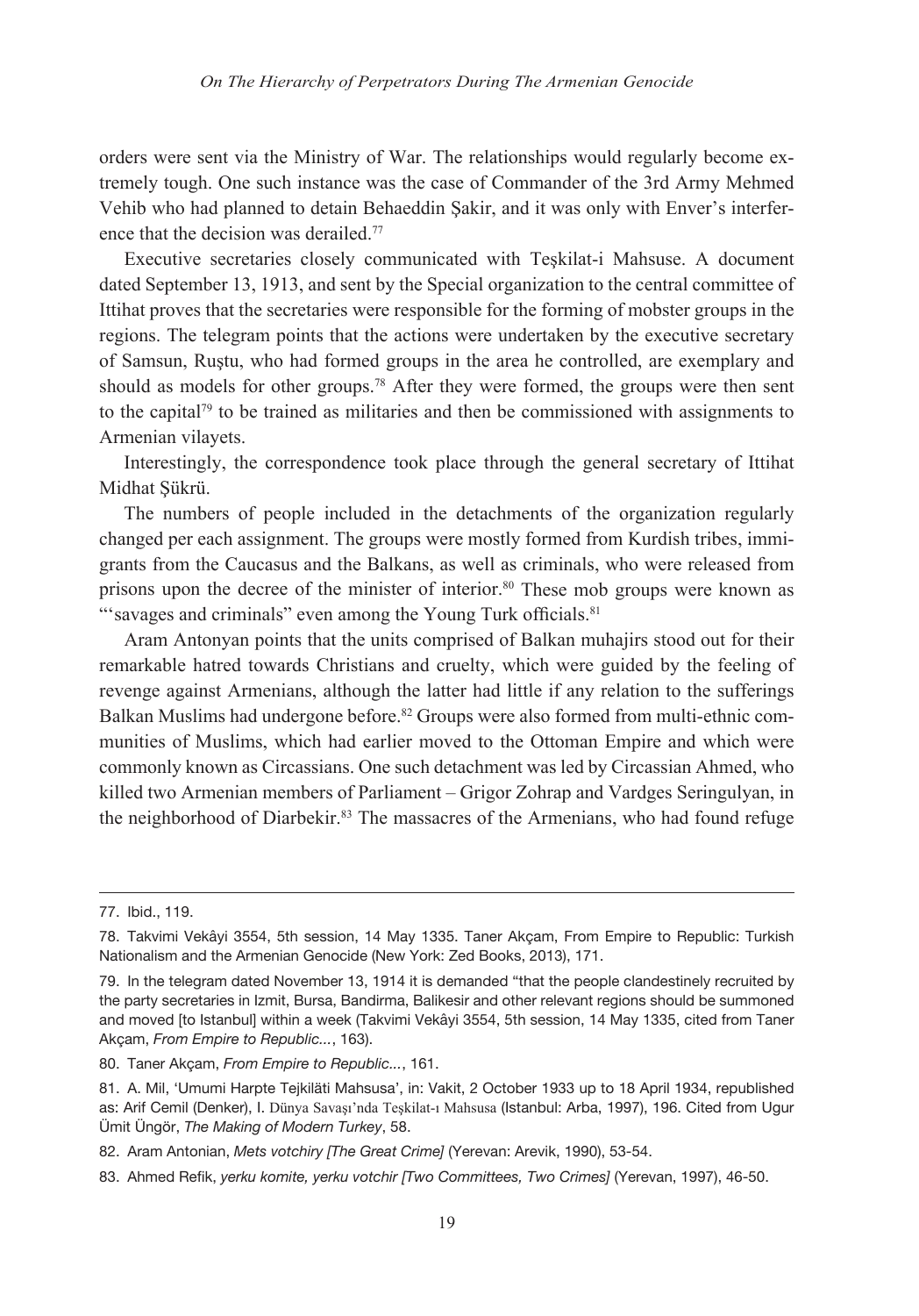in the desert of Der-Zor in 1916 were also perpetrated by the çetes comprised of Chechens and Arabs, which were organized by the governor of Der-Zor Salih Zeki.

Turkish historian Suat Parlar mentions that Teşkilat-i Mahsuse had already started organizing groups of volunteers from the Balkans and the Caucasus, as well as prisoners serving sentences for grave offenses, even before the decision on deportations was made public. Constantinople received several complaints after the assaults the groups organized against villages. 84

Falih Rifki Atay, a personal assistant to Cemal pasha, has an interesting recollection of a conversation he had with Nazım as he approached him expressing the willingness to join the "homeland defense units" he had heard were being formed. Hearing the request, Atay recalls, Nazım responded with a faint smile on his face, saying those detachments "are made of criminals and murderers, and there is no place among them for a young man like you". "I didn't get anything about the army of murderers," Falih Rifki Atay writes. <sup>85</sup>

The çetes in Erzurum were formed under Behaeddin Şakir as an "Islamic police" in August 1914. The telegram addressed to the musaserif of Erzincan, kaimakams of Bayburd, Dercan, and Kiğ included the names of those, who were responsible for the establishment of the çetehs, ordering: "…to start secretly and silently and to always report on the results". The mobsters in the mountains of Rizeh were openly offered to join the Special organization, which they readily did.<sup>86</sup>

Kurdish aşirets were, too, involved in the process. Hilmi, the superintendant of the party in Erzurum, wrote about one of the Kurdish chief aşirets: "The time is about to come to deal with the problem we talked about in Erzincan...I want 50 brave [men] from you…I shall prepare everything for their convenience here…never mind if they are young or middle-aged men, as long as they are strong and determined and willing to sacrifice their lives for their country and nation…Upon first notice from us put them on their way… Only be prepared and keep Behaeddin Şakir Beyefendi informed..."<sup>87</sup>

Kurdish detachments played a colossal role in exterminating Armenians in the eastern vilayets. One precondition for that was the nearly total equipment of the Kurds. Especially as with the annihilation of the Armenians, the Kurds would free a territory they had long been aspiring.<sup>88</sup> That is the reason the Kurds would mostly attack villages, and kill the pop-

<sup>84.</sup> Suat Parlar, *Osmanli`dan Günümüze Gizli devlet* (Islanbul, 1997), s. 75, cited from Arsen Avagyan, *Cherkesskiy factor v Osmanskoy imperii i Turtsii [The Circassian Factor in the Ottoman Empire and Turkey]* (Yerevan: Gitutyun, 2001), 231.

<sup>85.</sup> See Taner Akçam, Turetskoye natsipnalnoye "Ya" i armyanskiy vopros, *[Turkish National "I" and Armenian Question]* is available at http://armenianhouse.org/akcam/genocide/application.html).

<sup>86.</sup> Arsen Avagyan, *Genocid armyan*, 106-107.

<sup>87.</sup> Taner Akçam, *From Empire to Republic...*, 162.

<sup>88.</sup> Ugur Ümit Üngör, *The Making of Modern Turkey*, 108.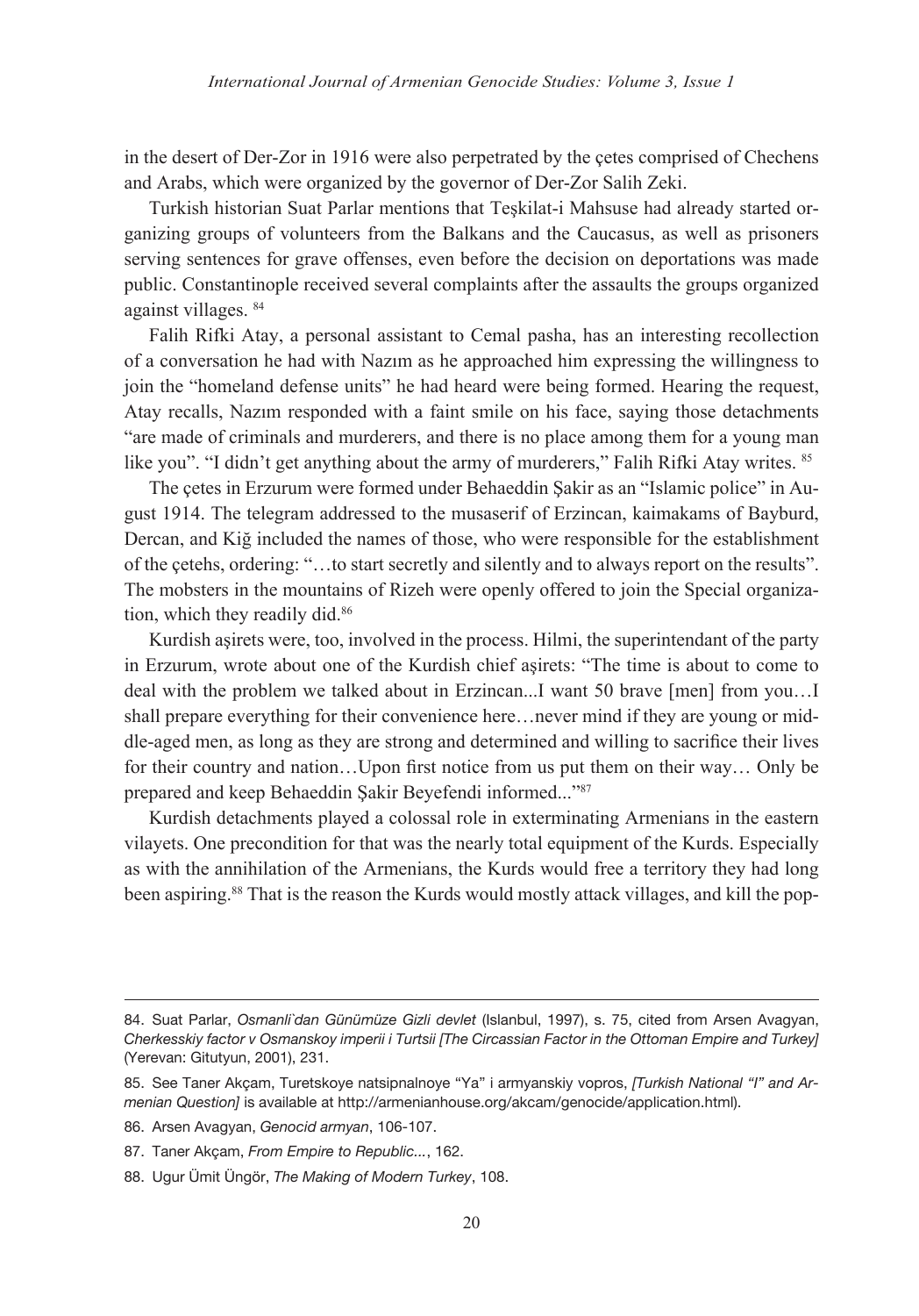ulation, rather than deporting them. Good looking women and young girls were forcefully sent to harems. The villages were oftentimes set on fire.<sup>89</sup>

### d. "Ordinary" murderers

On the lowest level of the extermination, machinery were the "ordinary" murderers, who participated in the killings or the process implementation, advantaging of the atmosphere of impunity entertaining the general popular support.

Carrying out genocide is impossible without the large participation of masses. The number of participants to the killings depends on the technology of murder, the size of the victims' groups, their dislocation, as well as the level of resistance. The decision on involving big numbers of people in the process of carrying out genocide, too, depends on political purposes. In their actions, the initiators of genocide must have support and get it by letting various groups of society satisfy their needs and wants. By involving big groups of population in the system of killings the forces launching the crime create stronger ties between the criminal society and the regime.<sup>90</sup>

According to Paul Brass, two components shall be in place to ensure the participation of the population in genocidal acts: "planning" and "enthusiasm". Authorities plan the process of the killings and ensure their coordinated implementation, encouraging at the same time the formation of an atmosphere required for the mass participation of the population. To achieve that the authorities rely on spreading rumors, instigating talks of an imminent danger, reactivate deep, subconscious superstitions, and exploit other means, which help justify the crime and put the responsibility from the true perpetrators to the "objectified, frenzied mass of nameless people".91 The situation, when an individual turns into a minor part of a major crowd, is scrupulously described in French sociologist Gustave Le Bon's "The Crowd: A Study of the Popular Mind". Genocide is a group action. Criminals are members of groups, whether big or small or parts of crowds. According to Le Bon, the crowd can be described as "impulsiveness, irritability, incapacity to reason, the absence of judgment and of the critical spirit, the exaggeration of the sentiments, and others besides – which are almost always observed in beings belonging to inferior forms of evolution..."<sup>92</sup>

In a crowd personalities are diffused into the collective mind, "…which makes them feel, think, and act in a manner quite different from that in which each individual of them would feel, think, and act were he in a state of isolation".93 Le Bon also points that "by the mere fact that he forms part of an organized crowd, a man descends several rungs in the

<sup>89.</sup> Arsen Avagyan, *Genocid armyan*, 121.

<sup>90.</sup> Encyclopedia of Genocide and Crimes against Humanity, , vol. 2, 792

<sup>91.</sup> Paul R. Brass, "The Partition of India and Retributive Genocide in the Punjab, 1946-47: Means, Methods, and Purposes," *Journal of Genocide Research* 5:1(2003): 92.

<sup>92.</sup> Gustave Le Bon, *The Crowd: A Study of the Popular Mind* (New York: Dover Publications, Inc.; Reprint edition, 2002), 10.

<sup>93.</sup> Ibid., 4.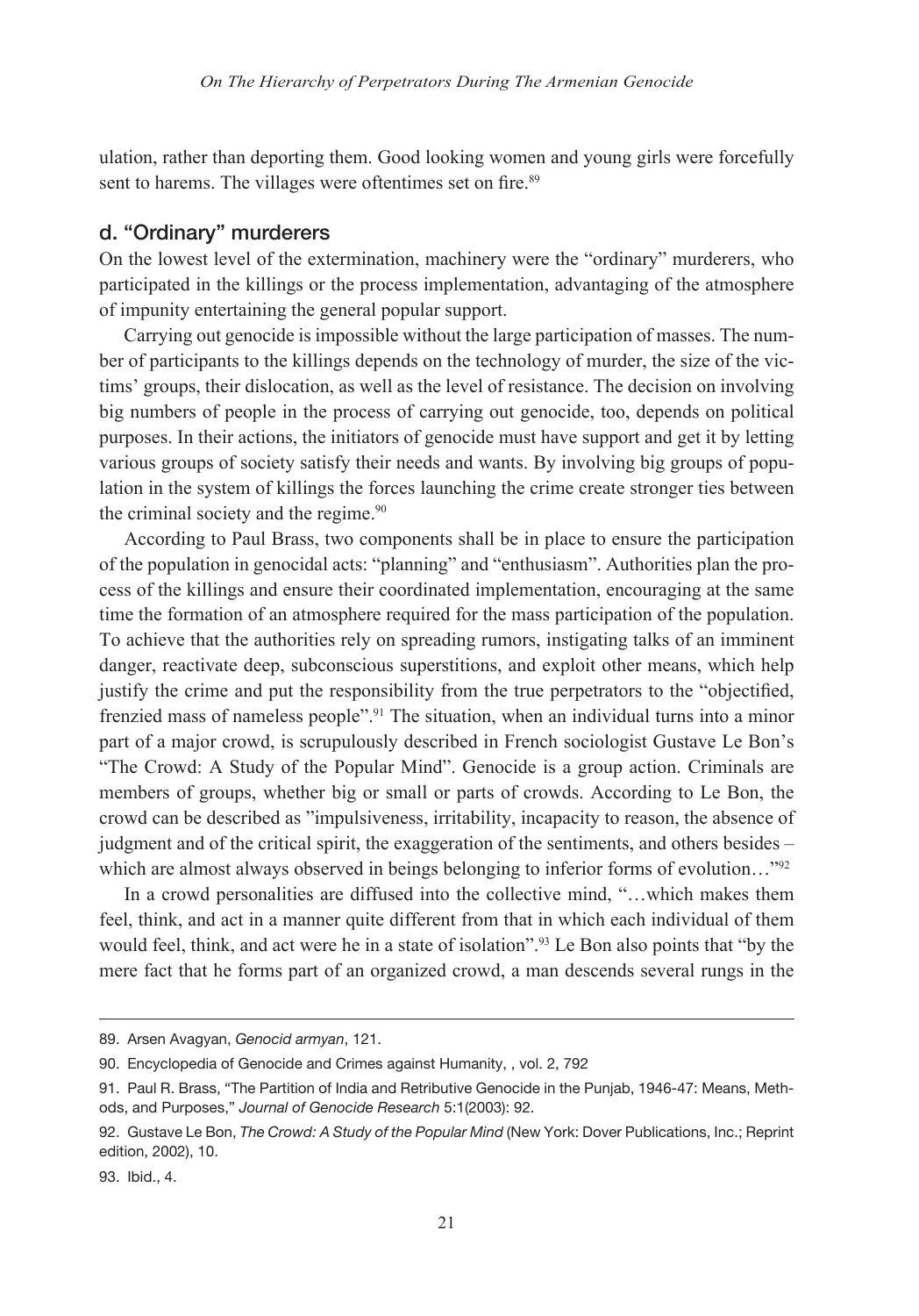ladder of civilization. Isolated, he may be a cultivated individual; in a crowd, he is a barbarian – that is, creature acting by instinct."94 In other words, the actions of the members of a group become more simplistic, more emotional, and, eventually, more anti-social.

Oftentimes, the perpetrators of the Armenian genocide are pictured as zealous barbarians, a particular evil in human disguise. This gives some metaphysical nature to the committed crime. The same concern was present in interpreting and presenting the Holocaust:<sup>95</sup> however, it changed to a certain degree after the publication of "Eichmann in Jerusalem", a book by philosopher and political thinker Hannah Arendt. Arendt called Nazi criminal Eichmann the embodiment of the "banality of evil" and described him as an ordinary and common personality. Eichmann was not a madman. Moreover, Eichmann was certified by psychiatrists as "normal." Arendt argued that a terrifying thing about Eichmann was not how unusual or how sinister he was, but the understanding of his extreme ordinariness".<sup>96</sup>

Therefore, it can be stated that in terms of the Holocaust, the Armenian Genocide, or other genocides, the criminals to a great degree were hundreds of thousands of common people, who took millions of lives. Of course, there were those with mental disorders among them; however, the big number of the participants does not allow connecting the carrying out of genocide with individual conditions, educational level, or social origins of the murderers.

Privates, volunteers conscribed to the paramilitary detachments of Teşkilat-i Mahsuse, gendarmerie officers, criminals released from prisons, doctors, peasants, students, Kurds, refugees from the Balkans, i.e. almost every group of the society took part in the process of annihilating Armenians.

The scale of the participation was obvious even to the contemporaries of the events. E.g. British Admiral Richard Webb, who was the Assistant High Commissioner of Constantinople during its occupation, on April 13, 1919, reported to the British Foreign Office: "To punish all persons guilty of Armenian atrocities would necessitate wholesale execution of the Turks, and I therefore suggest retribution both on a national scale by dismembering the late Turkish Empire, as well as individually by the trial of high officials, such as those on my lists, whose fate will serve as an example."97

Turkish officials shared the opinion. E.g. Ali Kemal, later the minister of education of the Ottoman Empire, noted in "Sabah" newspaper on January 28, 1919: "…a crime unprecedented in scale was committed four to five years ago, a crime, which caused the awe of the world. If we want to make an impression on the scale and the terms of the crime, then

<sup>94.</sup> Ibid., 8.

<sup>95.</sup> James E. Waller, *Becoming Evil: How Ordinary People Commit Genocide and Mass Killing* (Oxford: Oxford University Press, 2007), 61.

<sup>96.</sup> Hannah Arendt, *Eichmann in Jerusalem: A Report on the Banality of Evil* (New York: Penguin Group, 1994), 76.

<sup>97.</sup> British Foreign Office Archives 371/4173/53351 (folio 192-93), cited from Vahakn N. Dadrian, *The History of the Armenian Genocide...*, 306.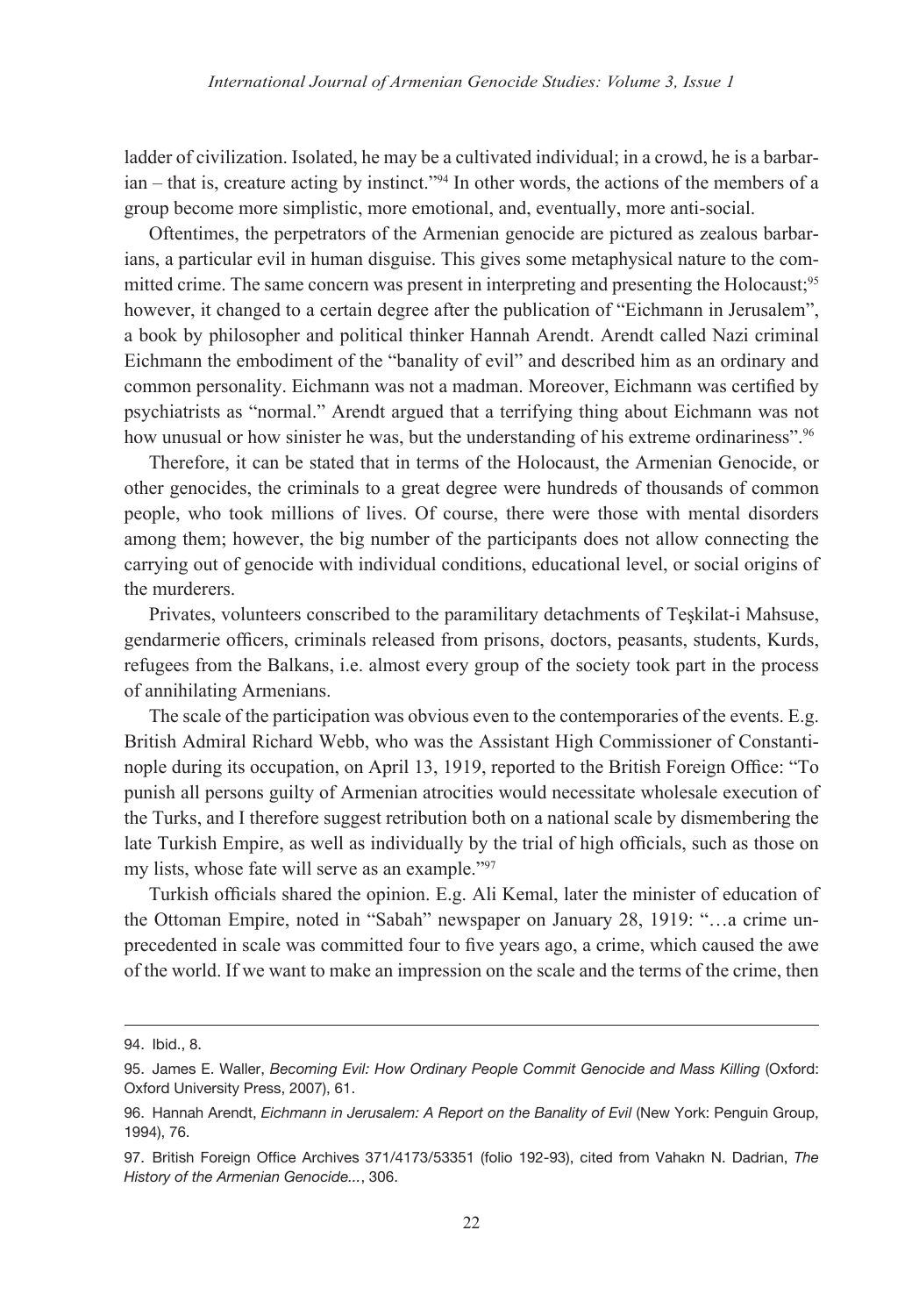we have to speak not of five to ten criminals, but of hundreds of thousands of them."98 Halil Menteşe, who had been the chairman of the Ottoman parliament, as well as its minister of foreign affairs, and the minister of justice in the years of WWI, confessed in his memoirs: "There were very few Turks, who did not have relation to the deportations."<sup>99</sup>

Therefore, one of the specifics of the Armenian genocide was the nearly total participation of the Turkish, Kurdish, and Circassian population in the massacres. The Armenian genocide was perpetrated by the hands of hundreds of thousands of ordinary people, who personally took millions of lives.

Further still, the popular participation cannot be differentiated by gender or age. E.g., Mkrtich Kechyan, a survivor of the genocide, recalls how Turkish and Circassian villagers of all gender and age, circled Armenian women and children and continued the killings.100

Participation of women and children in crimes is a separate topic within genocide studies. There were many women, members of the SS, working at the Nazi concentration and death camps. The number of women involved in the genocide committed in Cambodia exceeded men in the country, that in its entirety was turned into an actual concentration camp, and tens of thousands of women served as order givers and guards or even participated in the killings. At least three of the main perpetrators of the genocide in Rwanda were women – the wife of the assassinated president, and two members of the government, while thousands of other Hutu women joined the process of instigating the actual killings, lootings, and raping of Tutsi women.<sup>101</sup> Children were easily getting engaged in the genocidal acts in Cambodia and Rwanda. The ways people joined the process varied. Part of them was encouraged to do so, while others were forced in to committing crimes. Children were learning by watching scenes of murders, and killings were turning into routine ways of proving loyalty to own community.102 Jean Hatzfield, a French reporter in Rwanda, recalls a young member of the Kibungo mob group, which had killed around 50,000 Tutsis, explaining: "Killing is easier than farming"."<sup>103</sup>

It is equally traceable in the case of the Armenian genocide. E.g. Admiral Mark Bristol, who was the High Commissioner of the United States to Turkey between 1919-1927 described the extermination of the Christian population in Smyrna in a telegram sent to the US State Secretary on September 14, 1922: "…Several of the relief workers as well as Vice Consul Barnes reported to me that there was a noticeable change in the temper of the Turkish troops and civilians towards the Armenians. The impression they received that

100. Raymond Kévorkian, *The Armenian Genocide…,* 510.

<sup>98.</sup> Günel G., "İttihat Terakki'den Günümüze YekTarz-ı Siyaset: Türkleştirme, BelgeYayınları", (İstanbul, 2006), s. 127, cited from Meline Anumyan, *Tchanachum yev datapartum,* 52-53.

<sup>99.</sup> *Halil Menteşe Osmanlı Mebusan Meclisi Reisi Halil Menteşe'nin Anıları,* (İstanbul: Hürriyet Vakfı Yayınları, 1986), s. 239, cited from Meline Anumyan, *Tchanachum yev datapartum*, 28-29.

<sup>101.</sup> Encyclopedia of Genocide and Crimes against Humanity, vol. 2, 793.

<sup>102.</sup> Ibid.

<sup>103.</sup> Steven K. Baum, *The Psychology of Genocide: Perpetrators, Bystanders, and Rescuers* (Cambridge: Cambridge University Press, 2008), 123.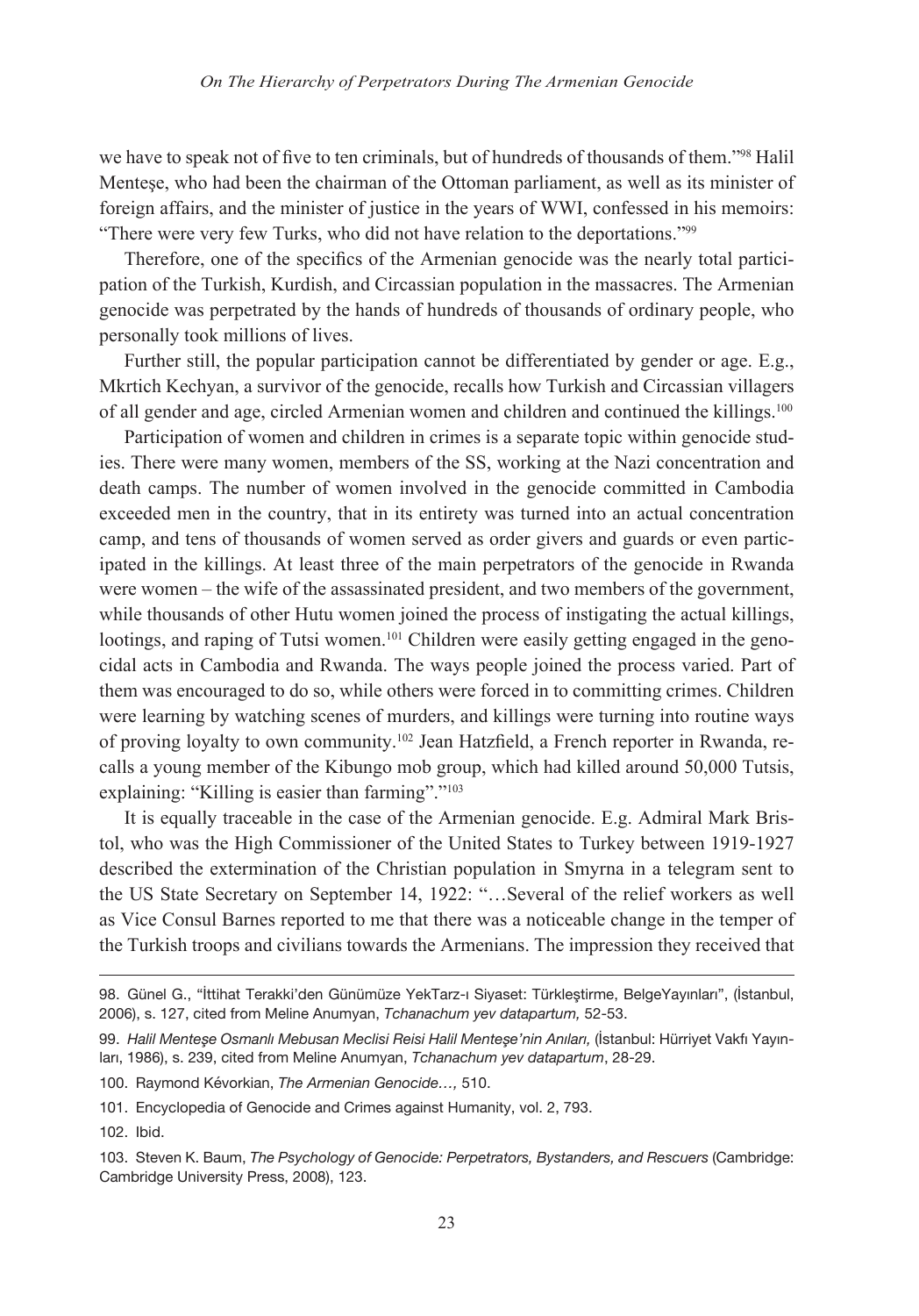every able-bodied Armenian man was being hunted down and killed wherever found; even small boys of between 12 to 15 years armed with clubs (were) taking part in the hunt."<sup>104</sup>

Children participation was not spontaneous in every instance. E.g. following the military failures of Turkey during the Balkan war, in 1912 Turkish authorities launched a full-scale program for national and paramilitary training of young Turkish population. The by-law of the Association for the Development of Turkish Forces (Türk Gücu Cemiyeti), created in 1913, had program for "preparation of young people", which was "needed to make the nation that of soldiers again" and to prevent "the deterioration of the Turkish people" (Turk irki inhitata). There were other youth groups, too, which operated under the Ministry of Defense, and were getting prepared to "defend the homeland".<sup>105</sup> To achieve it the ministry provided rifles, bullets, and outfit. The process was coordinated by Ziya Gökalp, the ideologist behind the minister of defense Enver, and Ittihat. The League for National Defense (Mudafaa-i Milliye Cemiyeti), which was created in the course of the Balkan war, was also aimed at providing military education. The founders of the league included party and government leaders, including Talaat, Enver, Saïd Halim, Cemal, and minister of justice Ibrahim.<sup>106</sup>

The atmosphere of violence was an important precondition to warrant popular participation. A proper atmosphere guarantees popular support for radical leadership and awakens the binary contradiction between "us" and "them". The war helps outline the "adversary" and make people perceive it as a danger and menace.

Involvement of masses in the killings in the course of the Armenian genocide took place through a number of concurrent and intersecting processes. The state propaganda would picture Armenians as the fifth column collaborating with the adversary, traitors, responsible for all the defeats and misfortunes of Turkey. This overt propaganda was spread through Young Turks' clubs and mosques. High level of illiteracy and the traditional anti-Armenian public sentiments and stereotypes proved the efficiency of propaganda. The persistent stereotype of Armenian racial inferiority or  $raya<sup>107</sup>$ , the popular treatment of Armenians as infidels or gyavurs, were further nurtured by the rage of the population, incited by the constitutional provision which gave Armenians equal rights with Muslims following the Young Turks revolution of 1908. All these factors created the basis for the rationalization<sup>108</sup> of mass engagement in killings. Ordinary citizens were given an opportunity to feel

<sup>104.</sup> Christos Papoutsy, *Ships of Mercy, The True Story of the Rescue of the Greeks, Smyrna, September 1922* (Portsmouth, New Hampshire: Peter E. Randall, 2008), 38.

<sup>105.</sup> Among them were also sports and scouting groups (see. Hayk Demoyan, *Haykakan sportn u manmnamarzuty Osmanyan kaysrutyunum [Armenian Sport and Gymnastics in the Ottoman Empire]* (Yerevan: Armenian Genocide Museum-Institute, 2009), 135-136

<sup>106.</sup> Vahakn N. Dadrian, *The History of the Armenian Genocide...*, 196-197.

<sup>107.</sup> C. E. Bosworth, "The Concept of Dhimma in Early Islam", in *Christians and Jews in the Ottoman Empire: The Functioning of a Plural Society*, ed. B. Braude and B. Lewis, 2 vols, (New York and London, 1982).

<sup>108.</sup> Rationalization is a psychological protection mechanism that looking for a rational and good ex-